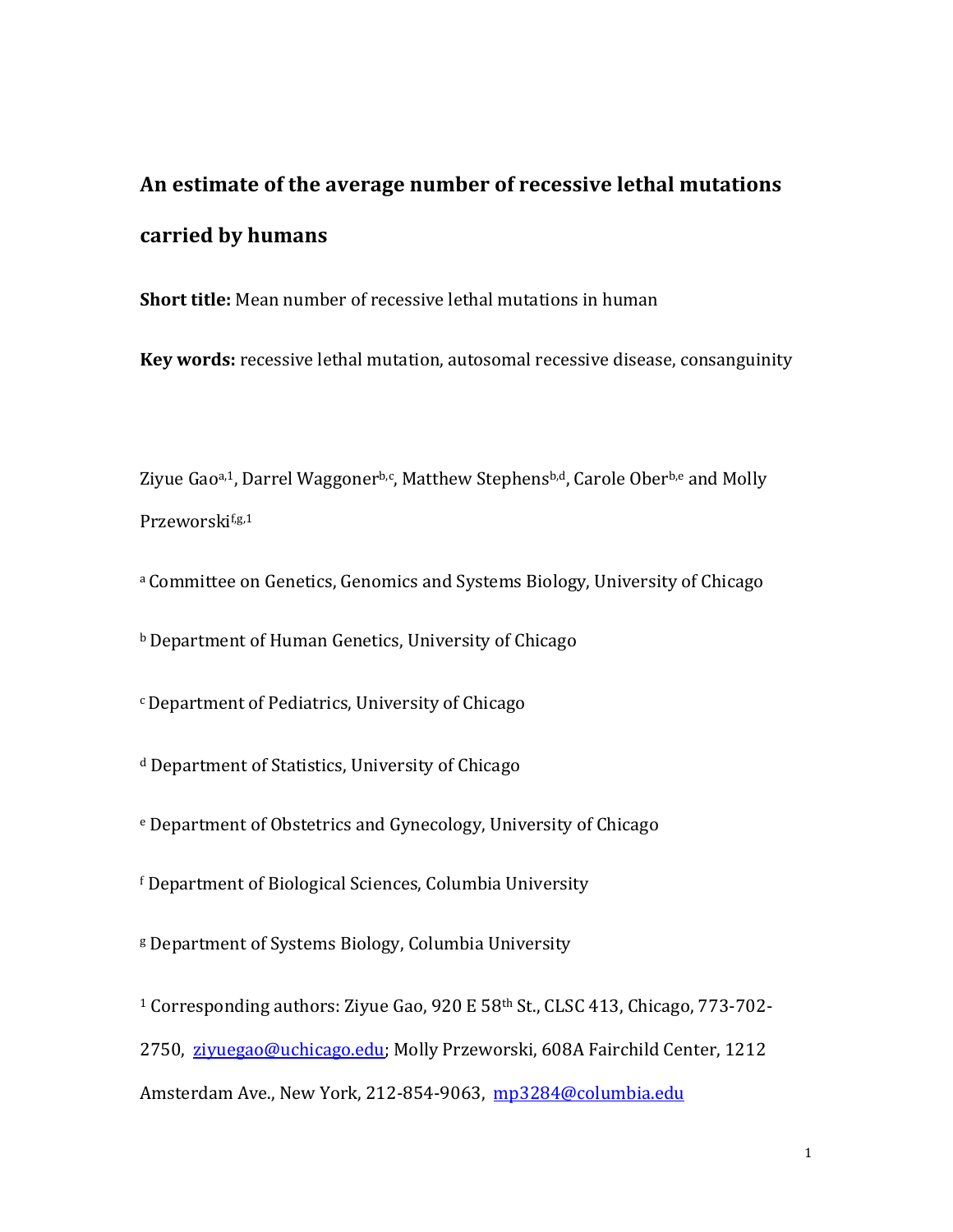### **Abstract**

The effects of inbreeding on human health depend critically on the number and severity of recessive, deleterious mutations carried by individuals. In humans, existing estimates of these quantities are based on comparisons between consanguineous and non-consanguineous couples, an approach that confounds socioeconomic and genetic effects of inbreeding. To circumvent this limitation, we focused on a founder population with almost complete Mendelian disease ascertainment and a known pedigree. By considering all recessive lethal diseases reported in the pedigree and simulating allele transmissions, we estimated that each haploid set of human autosomes carries on average 0.29 (95% credible interval [0.10, 0.83]) autosomal, recessive alleles that lead to complete sterility or severe disorders at birth or before reproductive age when homozygous. Comparison to existing estimates of the deleterious effects of all recessive alleles suggests that a substantial fraction of the burden of autosomal, recessive variants is due to single mutations that lead to death between birth and reproductive age. In turn, the comparison to estimates from other eukaryotes points to a surprising constancy of the average number of recessive lethal mutations across organisms with markedly different genome sizes.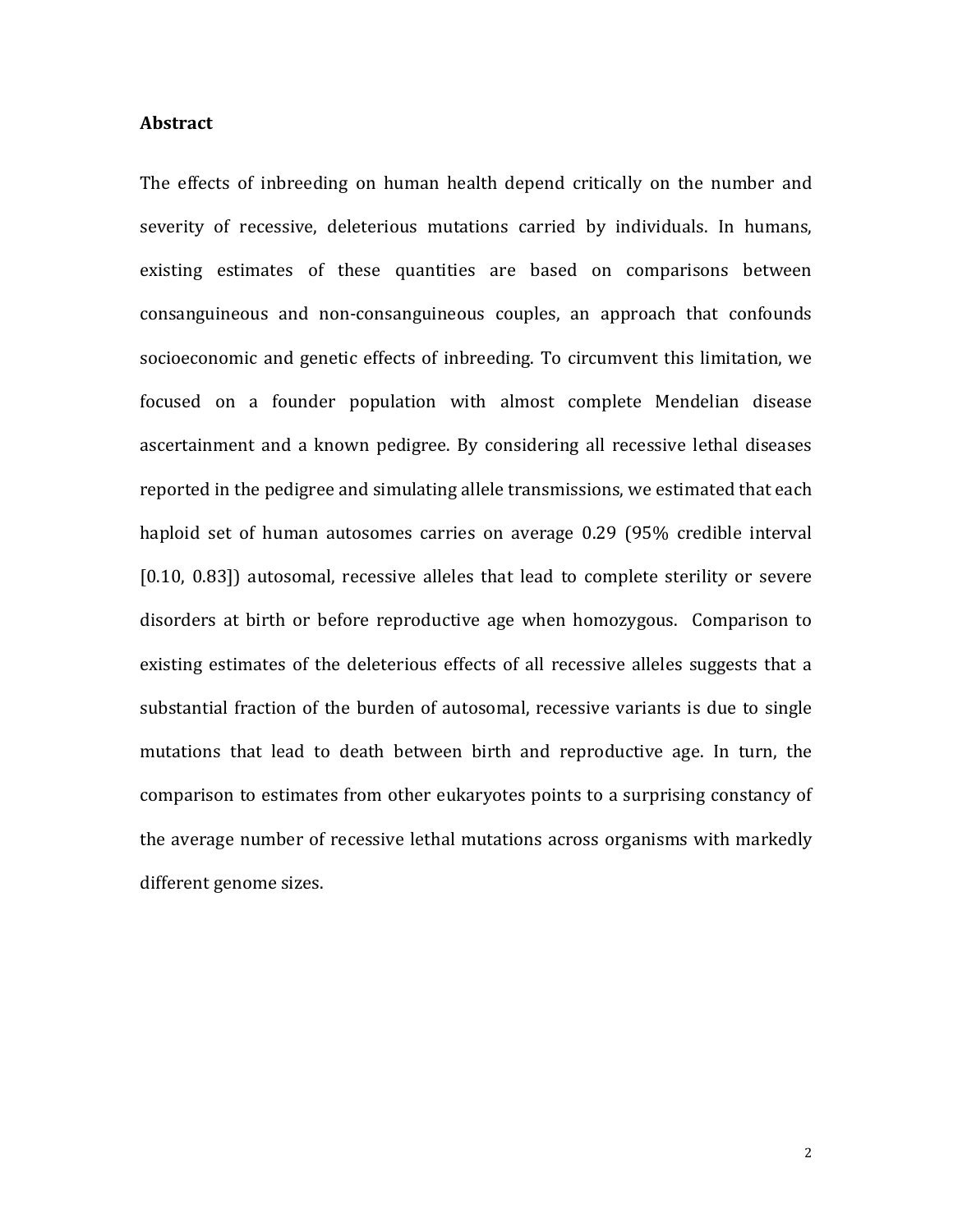# **Introduction**

In diploid organisms such as humans, the efficacy of selection on a mutation depends both on the fitness of homozygotes and the fitness of heterozygotes, which reflects dominance relationships among alleles. Since recently introduced mutations are mostly present in heterozygotes, they will be purged less effectively by selection when recessive, and segregate at higher frequencies compared to dominant or semidominant alleles that cause a similar fitness reduction in homozygotes. For this reason, recessive alleles are expected to constitute a large fraction of strongly deleterious alleles segregating in diploid populations, and in particular of Mendelian disease mutations in humans.

One context in which the effects of recessive mutations are unmasked is in the presence of inbreeding, which leads to an excess of homozygotes compared to Hardy-Weinberg expectation. Because closely related individuals may co-inherit alleles from one or more common ancestors, the genomes of offspring of consanguineous couples are more likely to be identical by descent, revealing recessive, deleterious traits. If there are many recessive or nearly recessive, deleterious mutations (i.e., mutations for which the fitness of the heterozygote is close to the fitter homozygote) segregating in the population, inbred individuals will, on average, have lower fitness than outbred individuals. A reduction in mean fitness due to inbreeding ("inbreeding depression") has been demonstrated repeatedly in experimental studies in multiple *Drosophila* species (e.g., (1); reviewed in  $(2)$ ), as well as under more natural conditions in mice  $(3)$ . In humans, genetic effects of inbreeding remain poorly quantified, because consanguinity is

3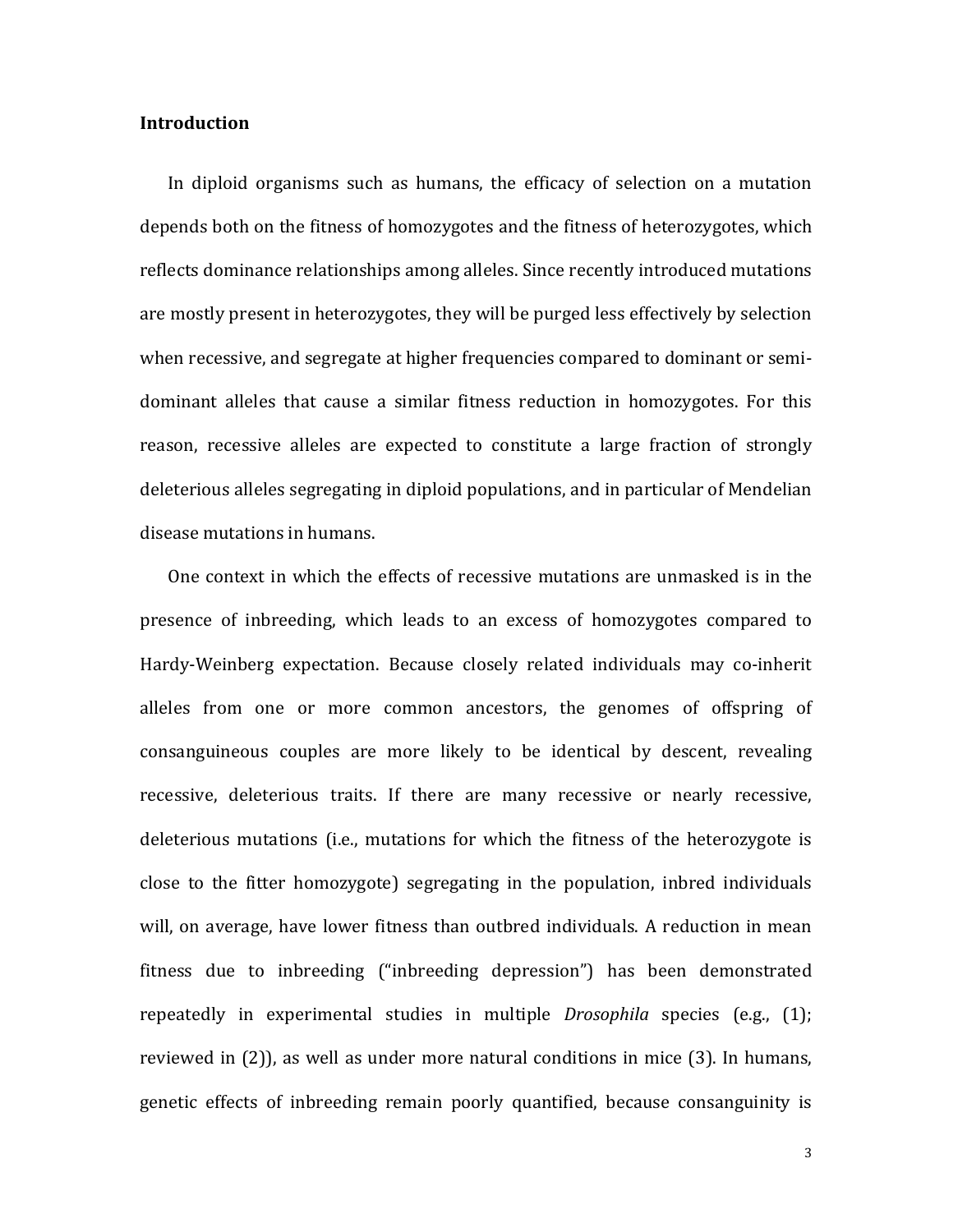usually associated with non-genetic factors such as socio-economic status and maternal age, and genetic and non-genetic factors are hard to disentangle. Estimating the burden of recessive deleterious mutations in humans is therefore key to predicting adverse outcomes of consanguineous unions due to genetic factors alone (4-7).

Two main methods have been developed to these ends. Both aim to quantify the deleterious health effects that arise in offspring of consanguineous matings. The first considers couples with variable degrees of relatedness, regressing the viabilities of their offspring on their inbreeding coefficients,  $F(4)$ . When applied to humans, this method is subject to a number of important limitations. For one, the estimate relies heavily on accurate assessments of degrees of relatedness, and yet the *F* values estimated from recent pedigrees do not capture inbreeding among more distant ancestors. This will bias the results if, as seems plausible, consanguineous marriages tend to occur in families with a tradition of close-kin unions (8). Moreover, in practice, due to the restricted range of  $F$  and the small number of data points, the quantitative estimate of the combined effect of recessive deleterious mutations is highly sensitive to the choice of the regression model (9). Perhaps most importantly, consanguineous and non-consanguineous groups likely differ with respect to socioeconomic factors, in ways that influence the mortality and morbidity of the progeny. Depending on the direction of these effects, this could lead to either overestimation or underestimation of the genetic effects of consanguineous marriage on health outcomes.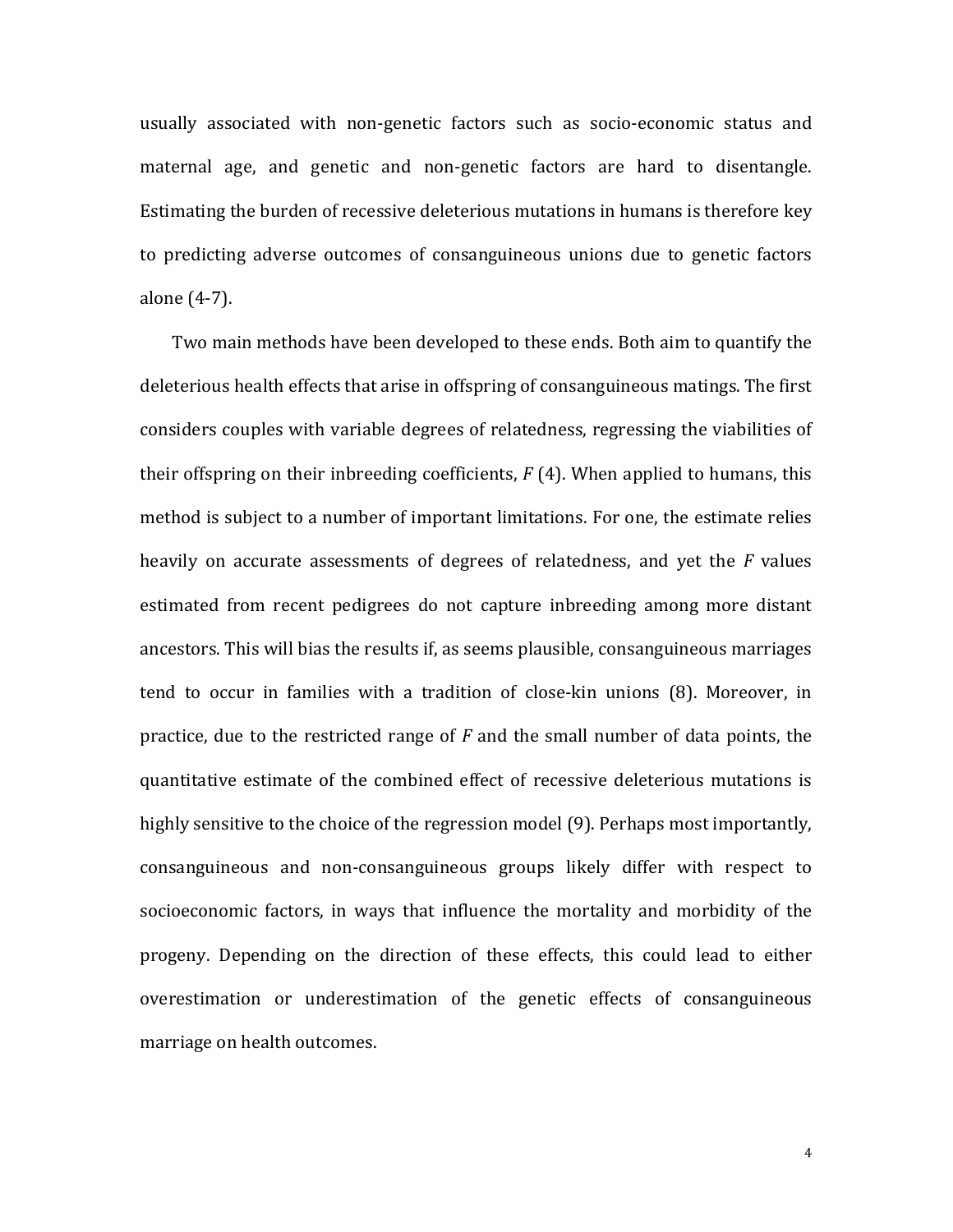To minimize these concerns, a second approach focuses specifically on the comparison between offspring of first-cousins marriages, the most common form of consanguineous unions, and of non-consanguineous marriages, in a large number of populations  $(5-7)$ . Regression of the mortality of first-cousin progeny—for which the expected  $F$  is  $1/16$ —on that of non-consanguineous progeny in the same population reveals a significant excess mortality in the former, which is then translated into the aggregate effect of recessive deleterious mutations. Even in this approach, however, genetic effects may be confounded by socioeconomic conditions that differ between consanguineous and non-consanguineous groups within a population. Moreover, depending on the population, consanguinity levels may either increase or decrease with socioeconomic status, and thus using the excess mortality of first-cousin offspring could either under-estimate or over-estimate genetic effects.

Here, we introduce an approach that is not confounded by environmental effects, considering a founder population with a known pedigree and complete disease ascertainment over the past few generations. Founder populations have contributed greatly to the identification of Mendelian-disease mutations, because the founding bottleneck and subsequent inbreeding increase the chance of recent identity by descent and thus the incidence of a number of otherwise rare, recessive diseases (10). With a known pedigree, we can estimate the probability that an autosomal recessive, deleterious founder mutation manifests itself (i.e., occurs as homozygous in at least one individual) in the past few generations, by simulating its transmission down the pedigree. From this estimate and the number of recessive diseases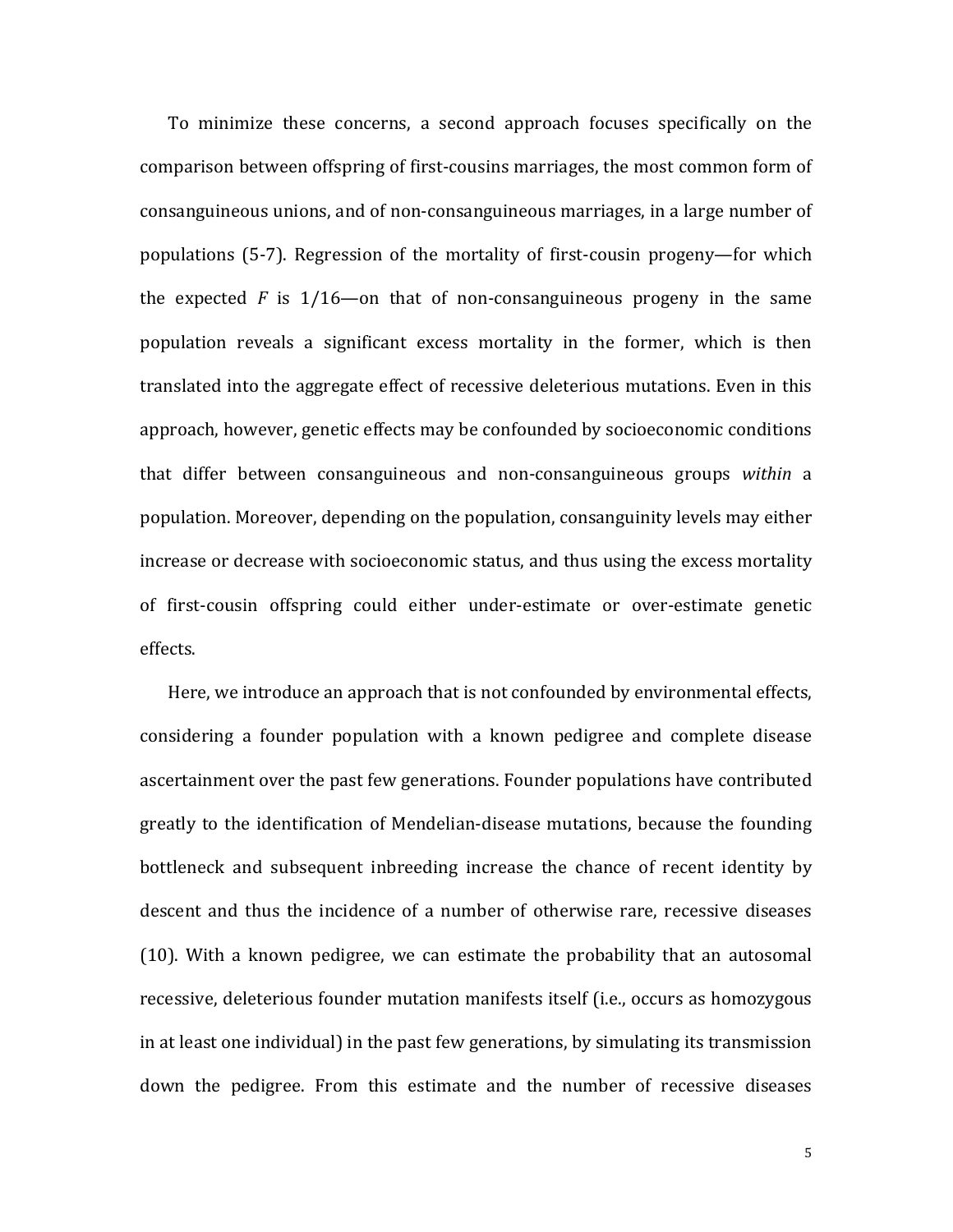observed in the pedigree, we can obtain an estimate of the total number of deleterious mutations carried by the founders. Since the number of founders is known, this translates into the average number of recessive lethal alleles in each haploid set of autosomes. An advantage of our approach is that, by directly utilizing the pedigree information, there is no need to calculate an inbreeding coefficient or to compare among groups that are potentially subject to different socioeconomic conditions. A difficulty, however, is that the transmission probability of a recessive deleterious allele depends on its selection coefficient in homozygotes (s), which is in general very hard to quantify. We therefore focused on autosomal, recessive lethal mutations  $(s=1)$ , defined as mutations that when homozygous lead to complete sterility or death between birth and reproductive age, in absence of medical treatment. Since recessive lethal mutations are only a subset of all deleterious mutations, our estimate provides a lower bound on the burden of recessive deleterious mutations, as well as information on the tail of the distribution of fitness effects of deleterious mutations  $(e.g., 11, 12, 13)$ .

# **Results**

We focused on the Hutterites, a group ideally suited for this purpose. The Hutterian Brethren is an isolated founder population, which originated in the Tyrolean Alps in 1520s and eventually settled in North America on three communal farms in the 1870s after a series of migrations throughout Europe. The three colonies thrived and shortly thereafter gave rise to three major subdivisions, referred to as the Schmiedeleut (S-leut), Lehrerleut (L-leut) and Dariusleut (D-leut),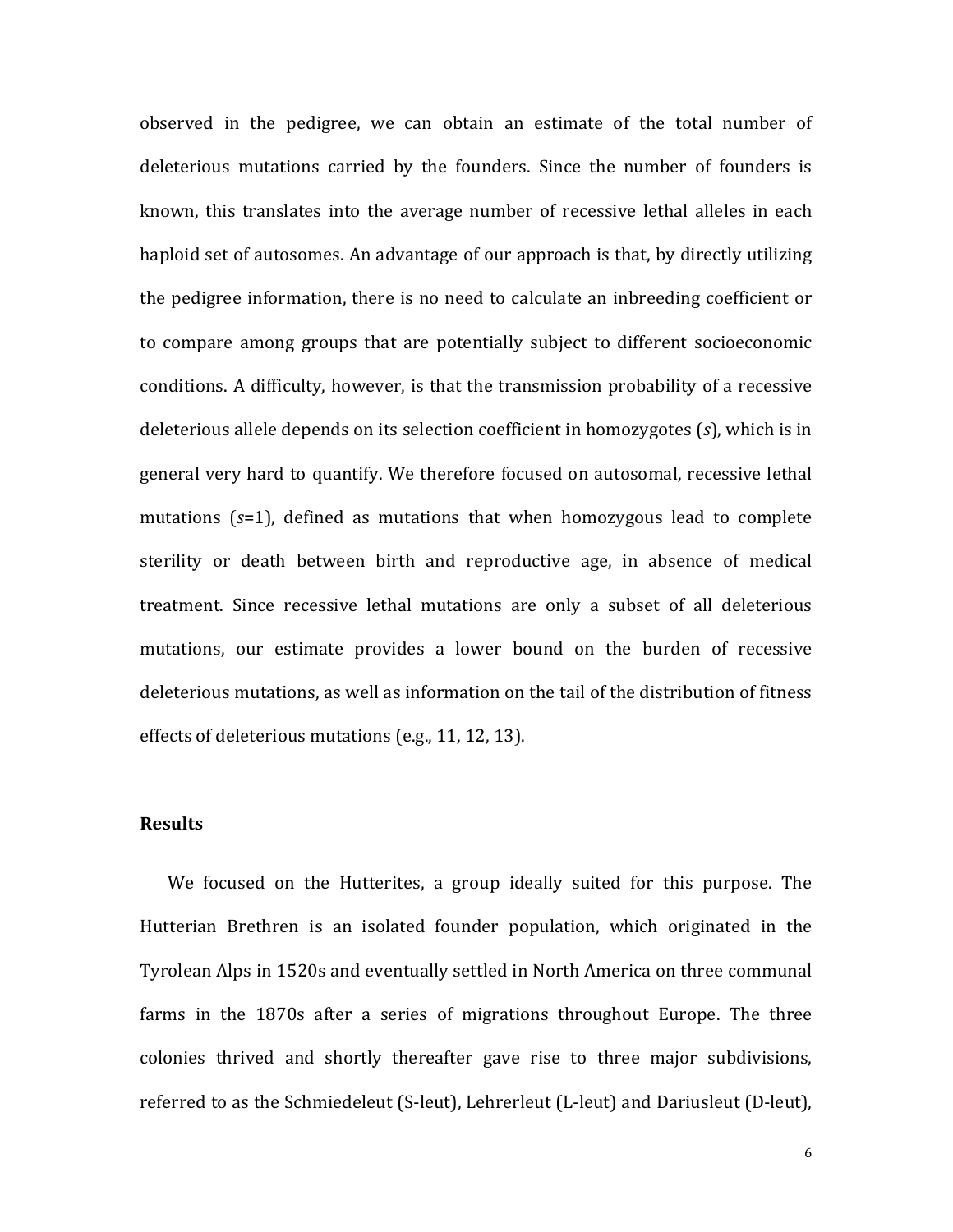with most marriages since  $1910$  taking place among individuals within the same leut. The Hutterites have kept extensive genealogical records, from which highly reliable pedigrees have been reconstructed (14-16). Moreover, researchers and the Hutterites community have built a close partnership, greatly facilitating the diagnosis and identification of genetic disorders. Incidences of genetic disorders in Hutterites have been comprehensively documented since late 1950s, with more than 40 Mendelian disorders, of which 35 are autosomal recessive, described in the literature (10, 17-22). The pedigree information and nearly complete ascertainment of genetic disorders over this time period make it possible to reliably infer the number of recessive lethal mutations in the founders.

Specifically, our analysis was based on a 13-generation pedigree that relates 1,642 extant S-leut Hutterites in South Dakota and their ancestors (3,657 individuals in total), all of whom can be traced back to 64 founders who lived in the early  $18<sup>th</sup>$  to early  $19<sup>th</sup>$  centuries in Europe (23). We ran gene-dropping simulations (similar to  $23$ ,  $24$ ) on the pedigree to assess the probability of a recessive lethal mutation manifesting itself, conditional on being carried by a founder on an autosome (see Methods for simulation procedures). We defined "manifestation" as the presence of at least one individual in the pedigree who was born after  $1950$ the period after which disease ascertainment is close to complete—and inherited two copies of a recessive lethal variant introduced by the founders.

We found that on average 57% of unique recessive lethal mutations carried by the founders will have been lost before 1950 (i.e., none of the individuals in the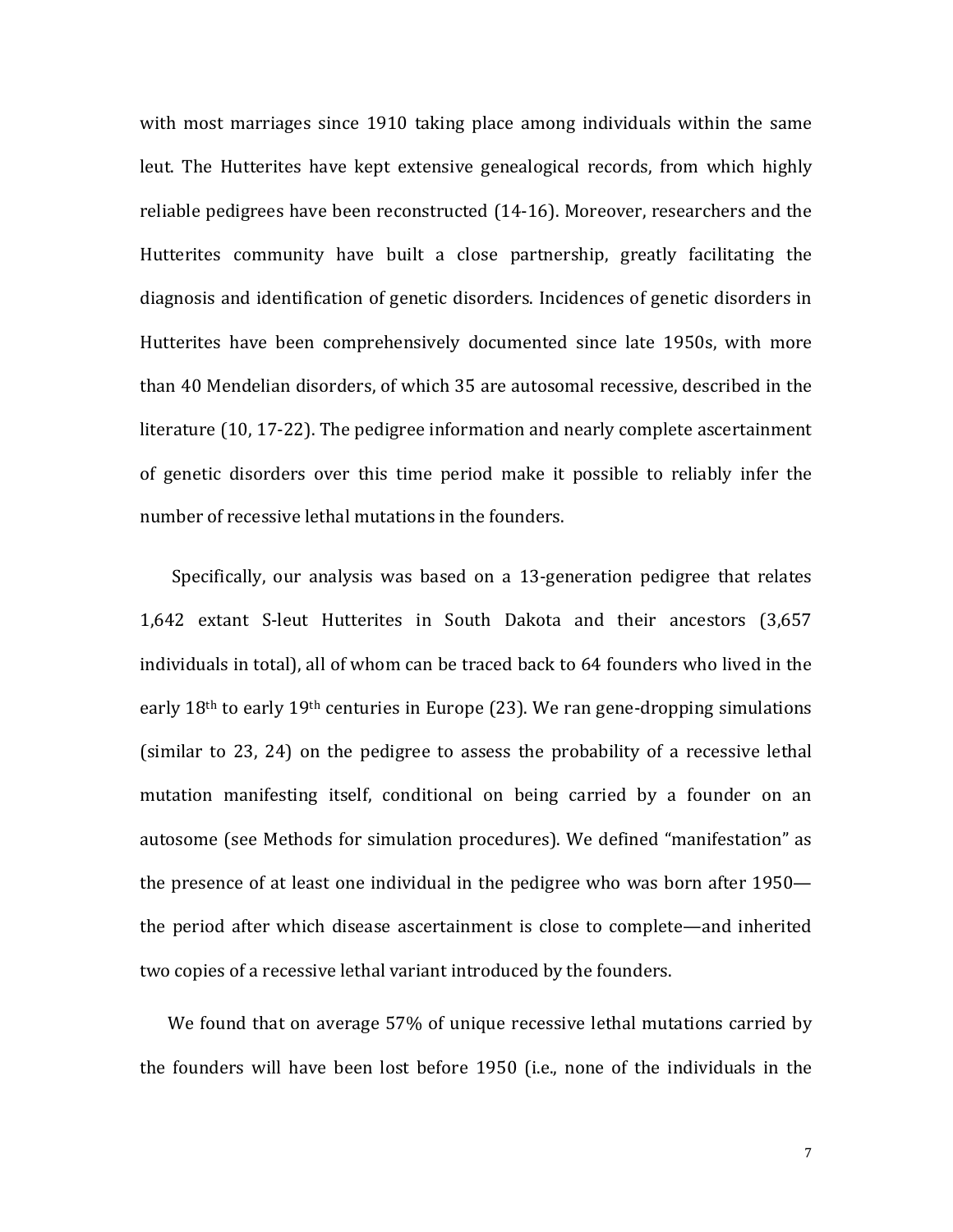pedigree born after 1950 carried the mutation). This proportion is almost the same as for neutral variants with the same initial frequency in the founders, suggesting that the loss of variants is primarily due to the severe genetic drift after the founder event (confirming results found in  $(23)$ ). Among the recessive lethal mutations that survive until 1950, we expect that 19.2% will have been exposed in homozogote(s), and thus overall, in expectation, 8.2% of all recessive lethal mutations carried by the founders will have manifested themselves to date. The probability is almost the same if we considered manifestation as the presence of homozygotes in  $indivial(s)$  born after 1940, in order to account for a delay in diagnosis for diseases with an onset in adolescence (see Methods).

The above simulation scheme implicitly assumes complete reproductive compensation (see Methods), which might not be appropriate for all recessive lethal diseases. To address this concern, we ran a second set of simulations on a larger pedigree of 15,235 Hutterites, who can be traced back to 78 ancestors (who were not necessarily the "minimum ancestors" defined in (25); see Methods for details about this pedigree). The second simulation scheme does not make an assumption about reproductive compensation and would be exact on a complete pedigree, but it is potentially sensitive to the incompleteness of the pedigree (especially missing data in the early generations). Nonetheless, the results are similar: on average, 69% of recessive lethal mutations carried by the founders will have been lost before 1950 and 8.2% will have manifested themselves in individuals born after 1950.

Next, we considered all known autosomal recessive lethal diseases observed in the S-leut Hutterites included in the pedigree. To this end, we compiled a list of all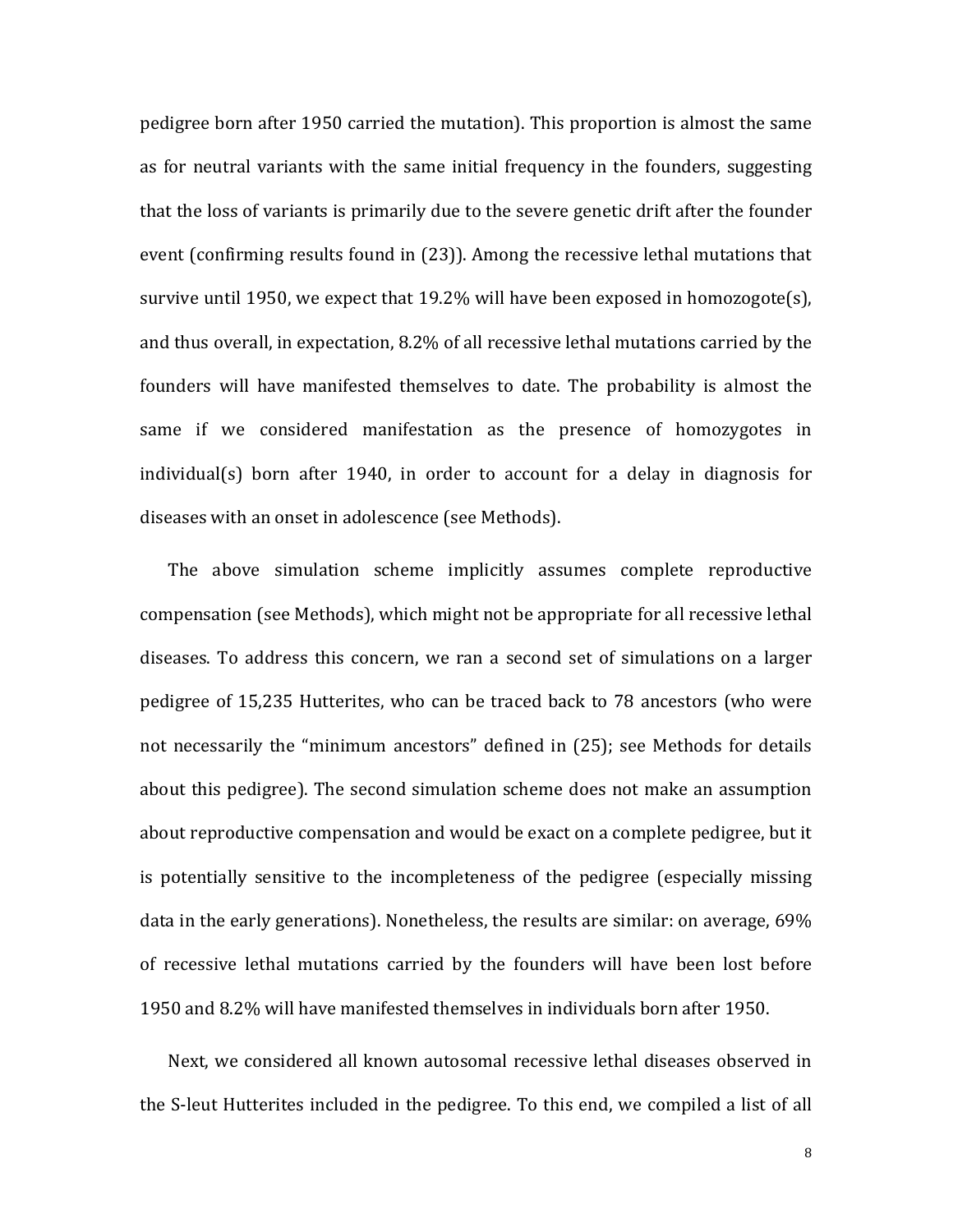known autosomal recessive disorders (11 in total) reported in S-leut Hutterites in the United States (see Methods for details). We classified each of the identified diseases as "lethal" if, untreated, it causes death prior to reproductive age or precludes reproduction for affected individuals. We found four such recessive lethal diseases: cystic fibrosis, non-syndromic mental retardation, a severe form of myopathy and restrictive dermopathy. The underlying mutations are known for all four diseases, and genotyping data of the 1,642 extant individuals confirmed the presence of homozygote(s) of the disease-causing mutations for the first three diseases (23). Restrictive dermopathy was excluded from our list when we used the 13-generation pedigree, because the only known case among the South Dakota Hutterites was not included the 3,657 individuals.

From the number of recessive lethal diseases (three) and the probability that a recessive lethal allele manifested itself since 1950 (0.082), we estimated that the total number of autosomal, recessive lethal mutations carried by the 64 founders is  $3/0.082 = 36.6$ , or an average of 0.29 recessive lethal alleles in each haploid human genome (Figure 1A). To assess the uncertainty in this estimate, we estimated the posterior distribution of the mean number of mutations per haploid human genome conditional on observing exactly three diseases since 1950 (Methods and Fig 1B). If a uniform prior distribution is used, the posterior distribution has a mode of 0.29, and a 95% credible interval  $\left(CI\right)$  of  $\left[0.10, 0.83\right]$ . We also considered a uniform prior on the logarithmic scale in order to account for uncertainty in the order of magnitude, and a similar 95% CI is obtained (i.e., [0.059, 0.69] mutations per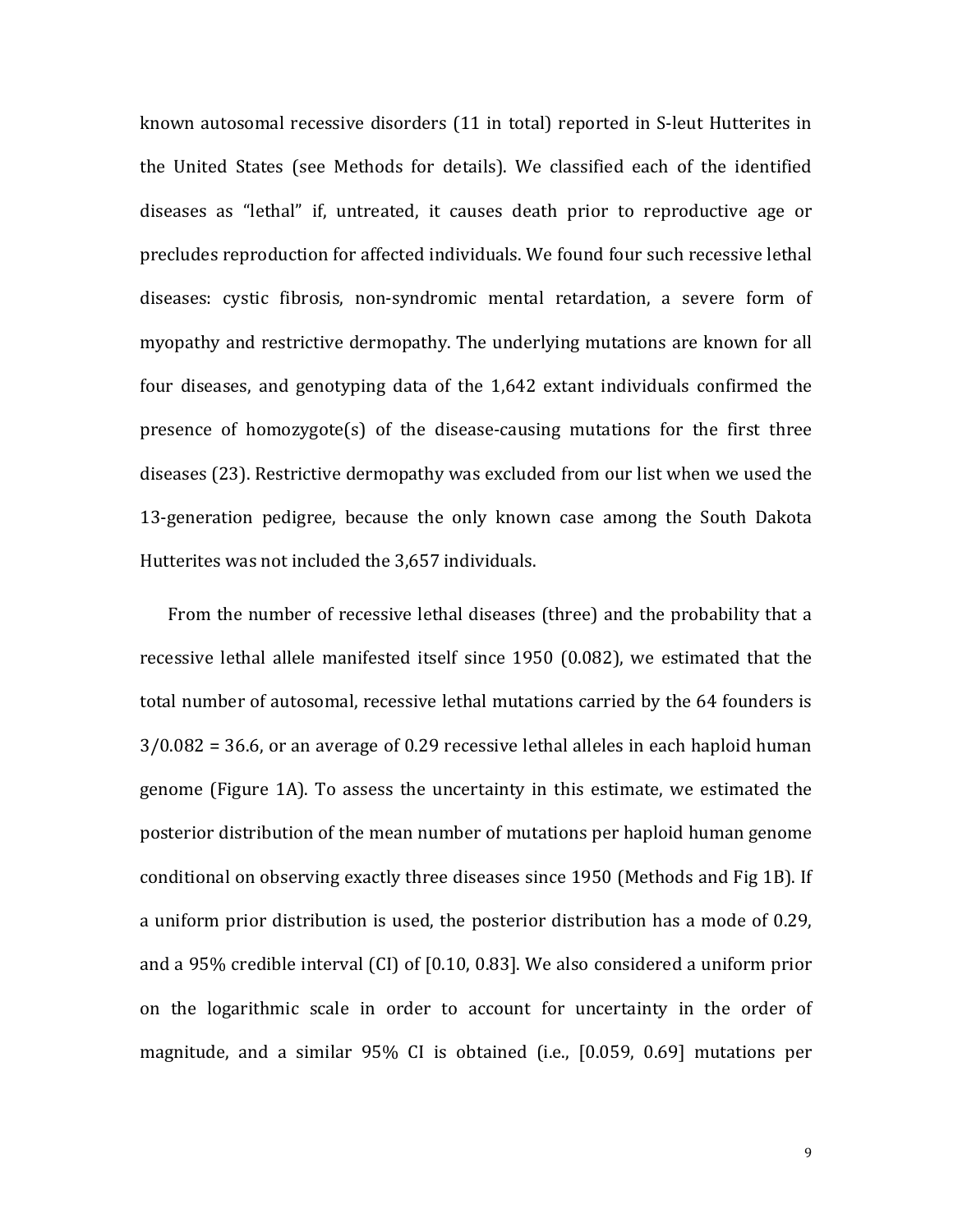haploid genome). If we instead used simulation results from the larger pedigree, the point estimate and 95% CI are similar (see Methods).

Simulations further indicate that only a small fraction of the surviving recessive lethal mutations have been seen in homozygotes, so there are more hidden, recessive lethal mutations that are segregating among extant individuals in the pedigree. In fact, carrier screening has identified heterozygotes for three more recessive lethal mutations in the extant S-leut Hutterites in South Dakota, which have manifested themselves in Hutterites outside the pedigree under study (Table S1) (23). Based on our simulation results, we expect as many as a dozen more such mutations in addition to these cases.

In generalizing from the results for the Hutterites to other human populations, one concern might be that their demographic history prior to the founder event in the  $18-19$ <sup>th</sup> centuries was atypical in ways that influence the number of recessive lethals carried by the founders. In particular, a long period of endogamy could have purged recessive deleterious alleles from the population (26). This seems unlikely to have had a major effect, however: over the fifteen or so generations between the origin of the Hutterites in the 1520s and the founding event, even relatively high levels of human inbreeding  $(F=0.03)$  should only decrease the mean allele frequency of recessive lethals by  $\sim$ 30% (27). Moreover, such a decrease would be lessened or nullified by reproductive compensation  $(27)$ , as might occur in the Hutterites  $(28)$ . These considerations suggest that estimates based on the Hutterites should be broadly applicable and would, if anything, be slight lower than the mean number of recessive lethals carried by larger, outbred populations.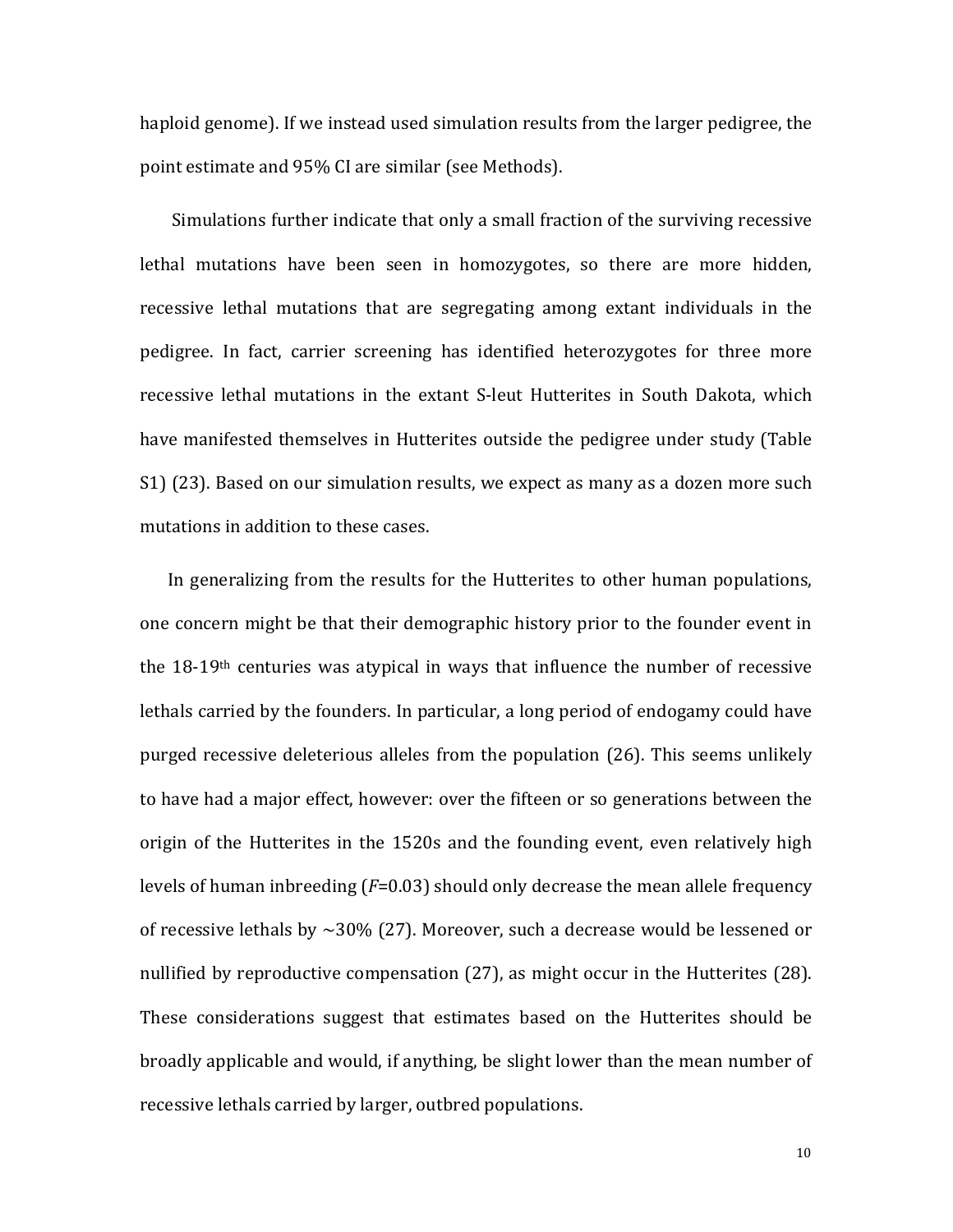In that regard, we note that our estimate of the average number of recessive lethal mutations per haploid genome is lower than the previous estimates of the total number of lethal equivalents per haploid genome  $(0.56-0.7 \text{ in } (6, 7))$ . A lethal equivalent is defined as a locus (or a set of loci) that, when in homozygous state, would cause on average one death, e.g., one lethal mutation or two mutations each with  $50\%$  probability of causing death  $(4)$ . In other words, the total number of lethal equivalents in a haploid genome can be thought of as the sum of the deleterious effects of all recessive mutations carried by an individual. As expected then, our results suggest that recessive lethal mutations are only a subset of the recessive mutational burden. Interestingly, however, the difference between our point estimate and previous estimates is only about two-fold; even if we consider the lower bound of our credible interval on the mean number of recessive lethals, it is still about one sixth of the total number of lethal equivalents. Thus, a substantial portion of the burden of recessive mutations carried by humans may be attributable to mutations that lead to death between birth and reproductive age.

# **Discussion**

Our approach indicates that on average, one in every two humans carries a recessive lethal allele on the autosomes that lead to lethality after birth and before reproductive age or to complete sterility. This estimate should be unaffected by socio-economic factors. Moreover, incomplete ascertainment of diseases is likely not a major concern, because most severe genetic disorders that occurred in Hutterites after the 1950s are expected to have been documented  $(10)$ , so we expect at most a

11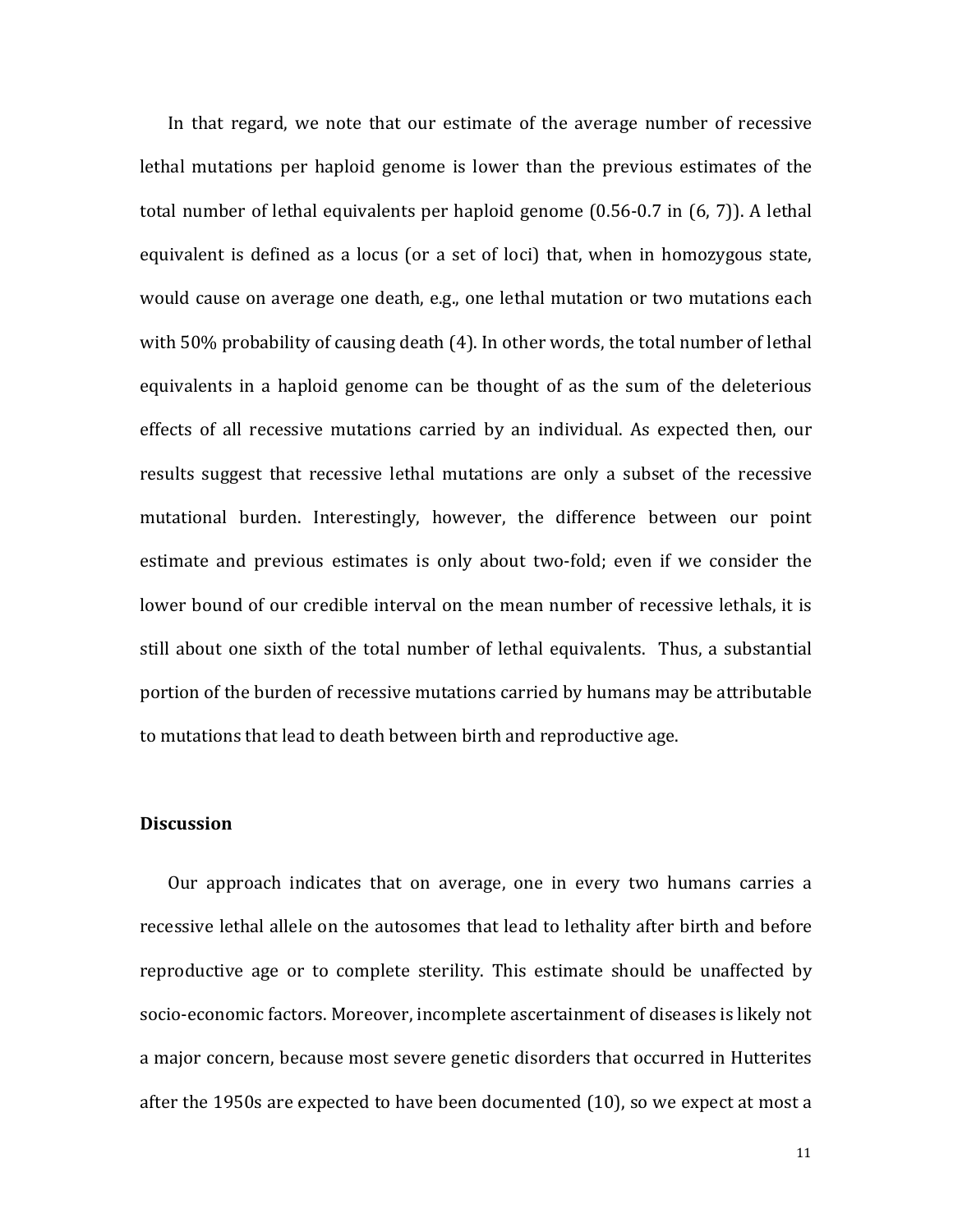slight under-estimate of their number. In addition, while we ignore linkage between recessive lethal alleles when simulating the transmission of each mutation independently and linkage might lead to a greater variance in the proportion of mutations that survive or manifest themselves, it should not influence the mean proportion, so will not bias our estimate of the probability of manifestation obtained from simulations.

Beyond the Hutterites, this approach can be applied to other isolated founder populations with limited immigration, for which there is reliable genealogical information since the founding and close to complete disease phenotyping in the relatively recent past, such as the Amish (29) and the inhabitants of Norfolk island (30).

An important caveat, however, is that estimates from our approach are limited to lethal diseases that manifest themselves at or after birth. This issue is common to most studies that estimate the mutational burden in humans, because of the limited availability and reliability of data on prenatal loss. Studies that considered data on the frequency of miscarriages (i.e., a gestation age of 28 weeks or more) reported no or little effect of consanguinity on prenatal losses, while finding clear-cut effects on postnatal mortality  $(5, 31, 32)$ . This cannot be taken as strong evidence for the absence of embryonic recessive lethal mutations in humans, however, as most losses due to recessive lethals may occur during the early stages of pregnancy. Even if the data on early pregnancy loss were available, the high rate of spontaneous pregnancy failure due to other causes (33) may obscure the difference between consanguineous and non-consanguineous groups due to genetic factors. In contrast

12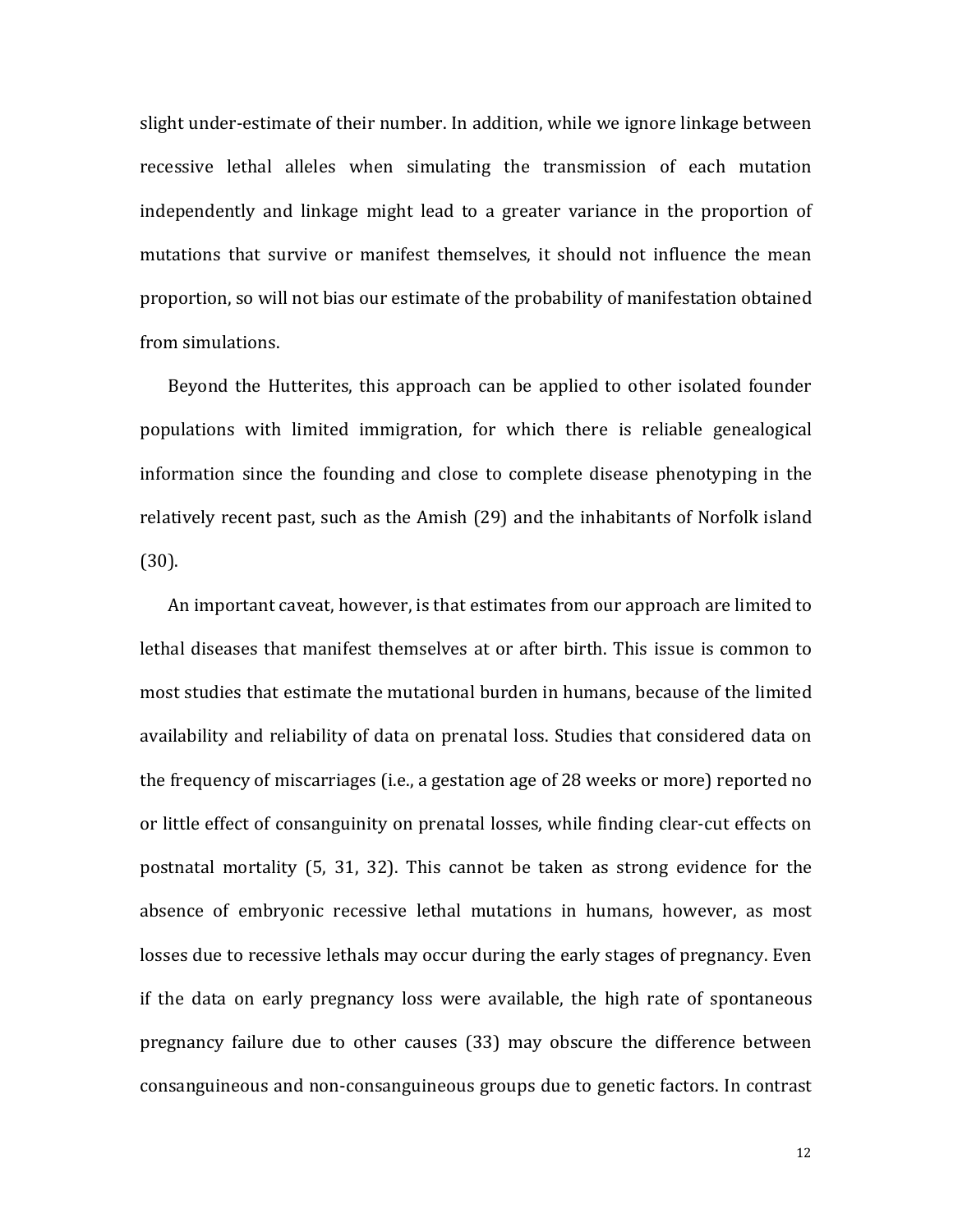to how little is known in humans, extensive mutation screens in mice reveal a high proportion  $(40-50\%)$  of autosomal knock-out mutations that cause deaths in prenatal stages when homozygous (34, 35). If the proportion of embryonic lethals were similar for spontaneous mutations in humans, then each human individual would carry approximately one recessive lethal mutation that acts across ontogenesis (using the point estimate from our analysis).

**Some implications**. If we take our point estimate of the number of recessive lethal mutations per individual at face value, it suggests that the risk of autosomal recessive lethal disorders that manifest after birth should be increased by  $0.29/16=1.8\%$  in offspring of first cousin couples (assuming no difference in environmental factors). This prediction agrees well with the estimated  $3.5\n-4.4\%$ increased risk for pre-reproductive mortality and 1.7-2.8% increased incidence of congenital anomalies in children of first cousins above the general population risk (8).

Our results also provide insight into the number of autosomal sites in the human genome at which mutations would lead to lethality when in a homozygote state. The mean frequency of a recessive lethal allele in a finite population can be estimated under the assumption that Mendelian diseases reflect a balance between mutation, selection and drift  $(36)$ . Assuming a random-mating, diploid population with constant effective population size of 10,000, a mutation rate of  $1.2\times10^{-8}$  per bp per generation and given the estimate of 0.29 recessive lethal mutations per haploid set of autosomes, we predict that there should be  $\sim 85,000$  autosomal base pairs at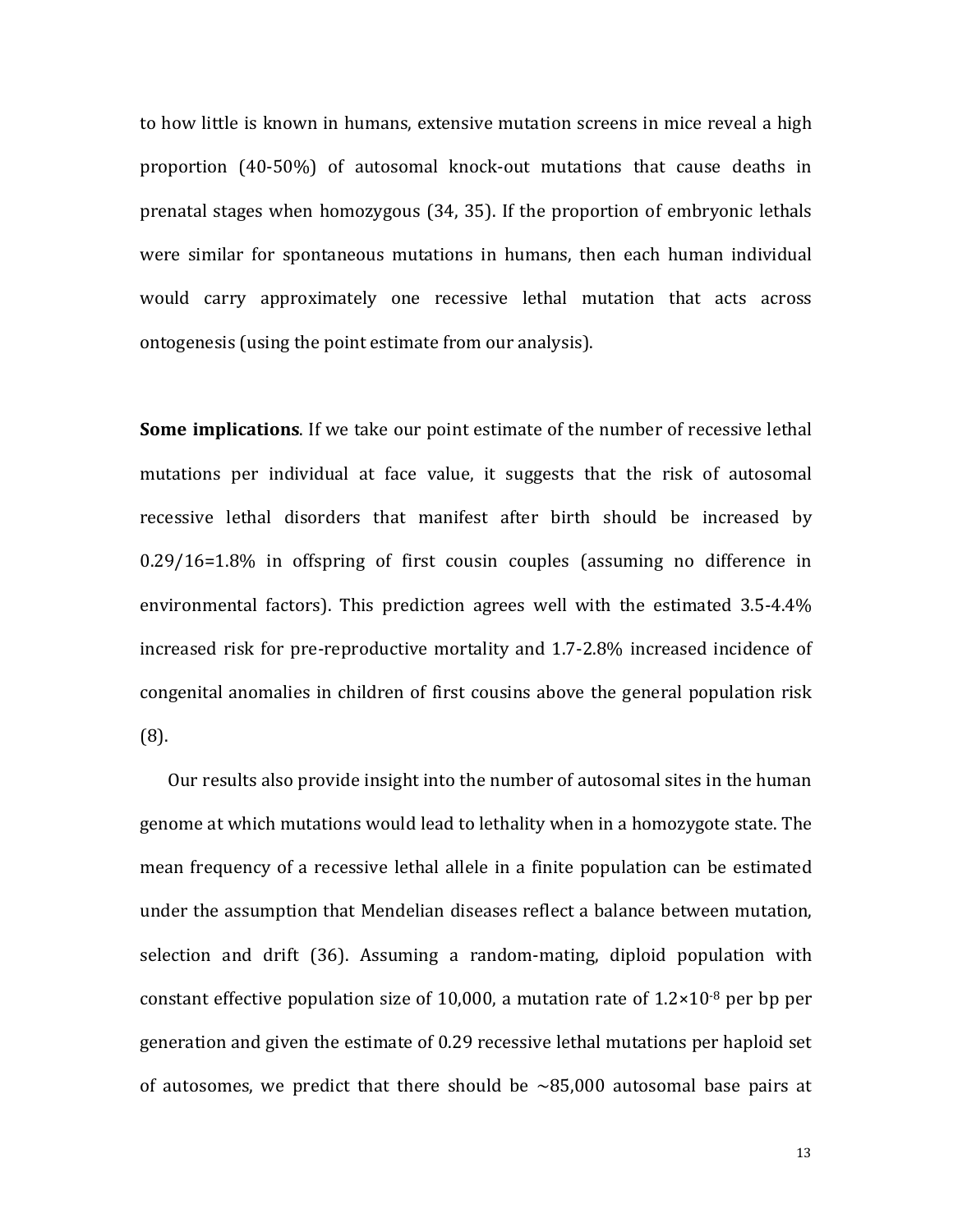which mutations lead to recessive lethal disorders on or after birth (see SI). Recessive disease-causing mutations may not be completely recessive, however, in that carriers of one copy may also have a slight decrease in their fitness that is too subtle to be detectable in clinical diagnosis. If so, the mutations will segregate in the population at much lower frequencies due to selection against heterozygotes, and the target size could be much larger. For instance, if the heterozygous effect is a  $1\%$ decrease in fitness, the corresponding target size would become approximately  $240,000$  base pairs (derived assuming mutation-selection balance  $(37)$ ; see SI). While this estimate should not be taken too literally, as many recessive disease mutations are not point mutations (e.g., 38), it provides a sense of the minimal number of sites of critical functional importance in the human genome.

Moreover, this estimate of target size provides complementary information to population genetic approaches that aim to estimate the distribution of fitness effects of new mutations from polymorphism and divergence and mostly learn about weaker selection coefficients (39). These methods find that 25-40% of all amino acid changes in humans are strongly deleterious (i.e., have  $s > 1\%$  in a genic selection model) (11-13). Combining these estimates with our estimated target size would then suggest that 0.5-2% of strongly deleterious mutations are recessive lethals that are fatal between birth and reproductive age.

**Comparison to other species.** Intriguingly, our estimate of the average number of recessive lethal mutations per individual is in good agreement with what has been determined experimentally in a number of other diploid animal species. Most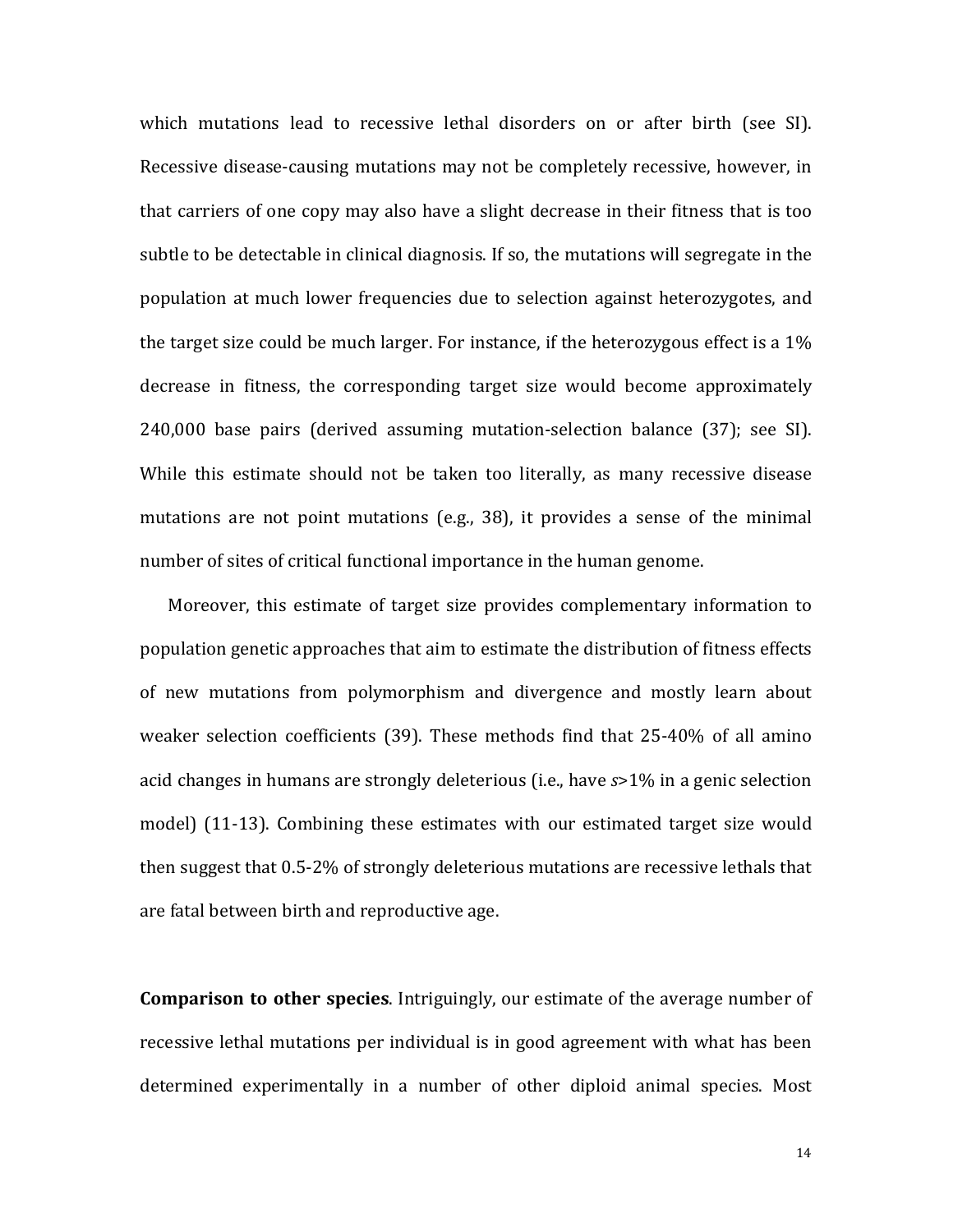studies were conducted in *Drosophila melanogaster*, where individuals from natural or laboratory populations were made homozygous in order to measure the effects on viability. The results are relatively consistent, with on average 24.7% of the second chromosomes and 40.7% of the third chromosomes in the population carrying at least one recessive lethal (or nearly lethal) mutation (2). Assuming the number of such mutations is Poisson-distributed, this implies that each *D*. *melanogaster* harbors on average  $\sim$ 1.6 autosomal recessive lethal mutations. Similar numbers were obtained in other *Drosophila* species (e.g., (40, 41)), as well as by sibcrosses in *Lucania goodie* (1.87 lethal mutations per individual) and *Danio rerio* (1.43 mutations) (42).

Our estimate in humans (of approximately one recessive lethal mutation per individual that act across all developmental stages) is again quite similar, raising the question of why such distantly related organisms carry similar numbers of recessive lethal mutations per genome, despite their highly variable genome sizes  $(42, 43)$ . Under a model of mutation-selection balance, the equilibrium frequency of a recessive lethal allele in an outbred population depends solely on the mutation rate at that site (44). Given that the mutation rates per base pair per generation are thought to be similar across vertebrates and *Drosophila* (45), organisms with larger genome sizes should therefore carry more recessive lethal alleles. One explanation for the finding in humans could be the mating patterns. Over the past centuries, consanguineous marriages were common practice, and the custom remains prevalent in many countries  $(8, 32)$ . In the long term, depending on the degree of reproductive compensation  $(27)$ , inbreeding can facilitate the purging of recessive

15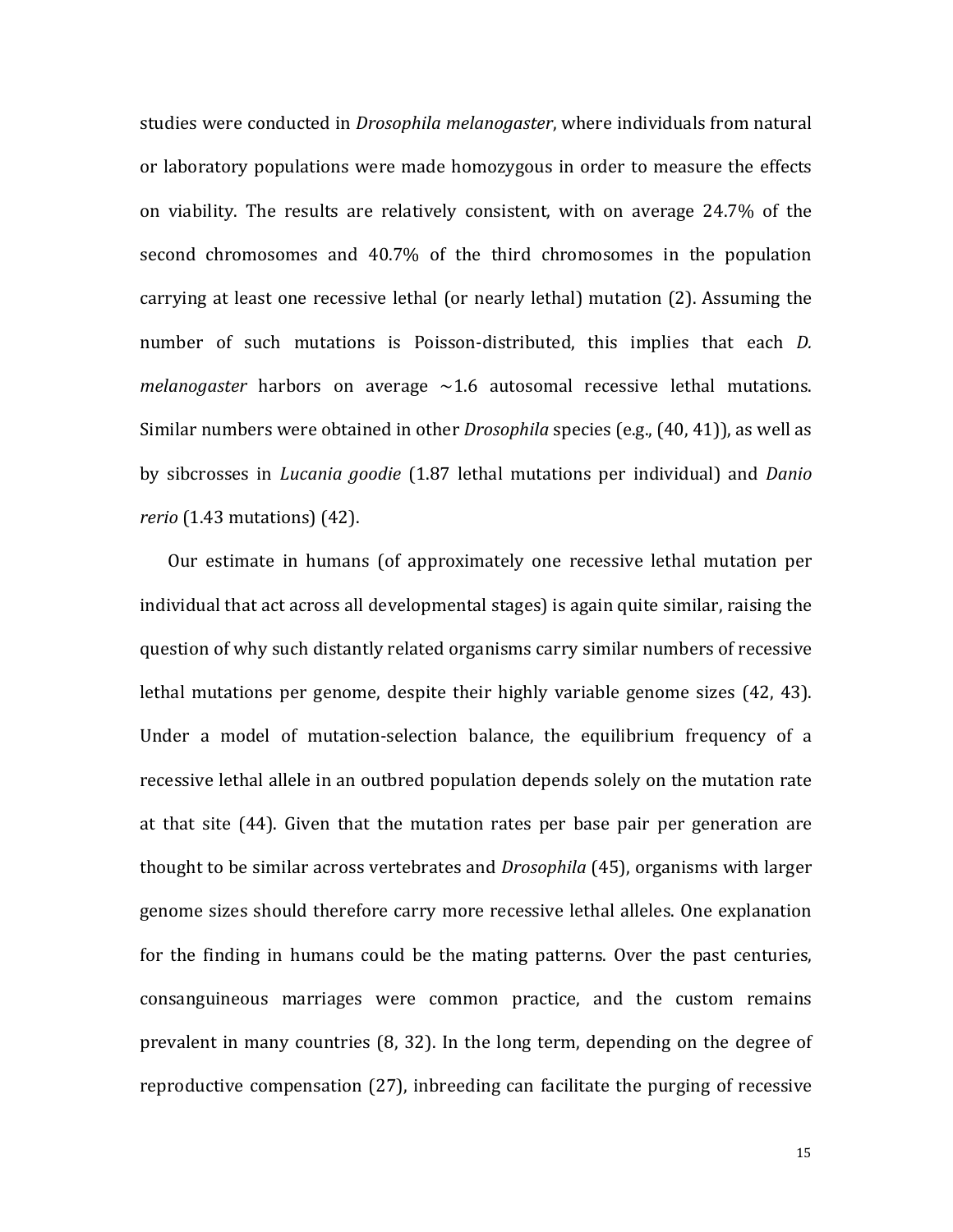deleterious mutations from the population  $(26)$ , leading to a lower equilibrium mean frequency of recessive lethal mutations in humans compared more outbred organisms. An alternative explanation is that the number of recessive lethal mutations per individual reflects the total number of sites of critical, functional importance, which may be less variable across taxa than is the genome size or the number of genes.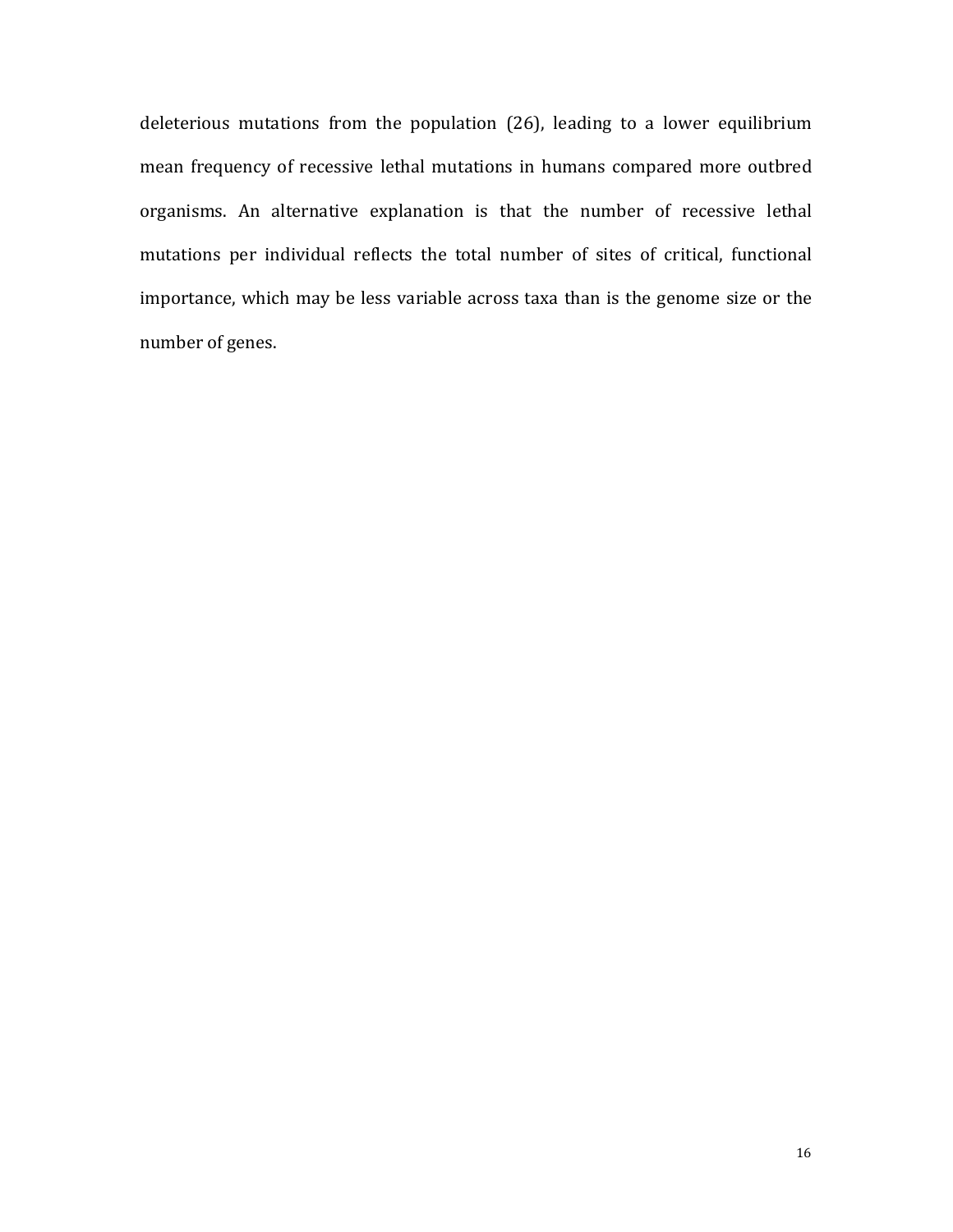#### **Methods**

## **Simulations**

To assess the probability of a recessive lethal mutation manifesting itself after 1950s, we ran two sets of gene-dropping simulations:

(i) We first considered a "minimal pedigree", consisting of only those individuals ancestral to the 1,642 Hutterites for whom the genotypes at 14 autosomal recessive diseases-causing genes were determined (23). When using this pedigree, we assume no transmission distortion (46) and complete reproductive compensation, i.e., we assume that there is no relationship between the number of surviving children and whether the parents are carriers of recessive lethal diseases  $(27)$ . In each replicate, we assigned a mutation to one founder at random and then simulated the genotypes of all other individuals generation by generation. For any individual in the minimal pedigree with children (either in the minimal pedigree itself or the larger pedigree), if both parents are carriers of a recessive lethal, we assigned a heterozygous genotype with probability  $1/3$  and a homozygous wild-type genotype with probability  $2/3$  (23). For individuals without known children, we simulated their genotype given the genotypes of the parents, according to Mendelian inheritance rules. This simulation scheme relies on the assumption of complete reproductive compensation, but is robust to missing data in the pedigree. After generating genotypes of all individuals in the pedigree, we examined the numbers of heterozygous or homozygous individuals for that particular mutation among people born after 1950. For each replicate, the mutation was classified as "lost" if there were no heterozygote or homozygote in the cohort, and as "manifested" if one or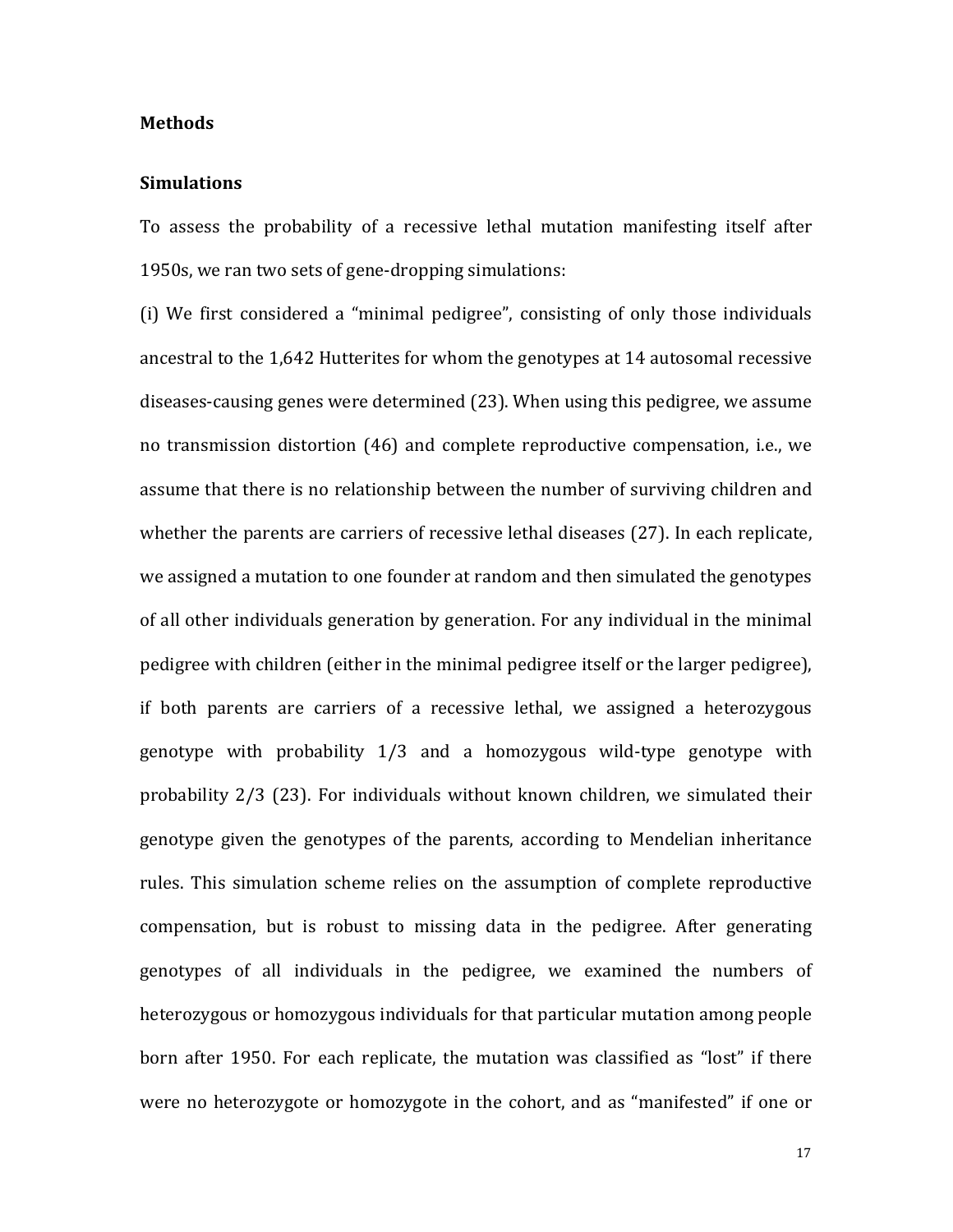more homozygotes were among the cohort. Because the individuals in the pedigree are related, the incidences of a particular disease in the pedigree are not independent, so we considered the number of unique diseases instead of the number of instances. If reproductive compensation is not complete, this simulation scheme is expected to lead to an underestimate of the fraction of recessive lethal alleles that are purged since the founding and an overestimate of the probability of manifestation. We performed 64,000 gene-dropping simulations (1,000 replicates for each founder). The mutation was lost before  $1950$  in  $36,529$  (57.1%) cases and manifested in  $5,259$  (8.22%) cases. To account for a delay in diagnosis for diseases with an onset in adolescence or early adulthood, we also considered all individual(s) born after 1940 as the cohort. We performed 1,000 simulations for each founder, among which, the mutation was lost before  $1940$  in  $36,227$  (56.6%) cases and manifested in  $5,337$  (8.34%) cases. This scenario is the one that we focus on in the main text.

(ii) We also considered a larger pedigree, which consists of 15,236 individuals, all of whom can be traced back to 78 ancestors (who were not necessarily the "minimum" ancestors" defined in  $(25)$ ). Individuals who fell into one of the following three groups were included in this pedigree:  $(1)$  before the separation of the three leuts, individuals who had descendents who were S-leut; 2) all S-leut individuals who were born since the separation of the three leuts through 1980; 3) S-leut individuals who were born between 1980 and 2013 and participated in our ongoing studies (23). Using this larger pedigree, we make no assumption about reproductive compensation (but do assume that there is no transmission distortion  $(46)$ ).

18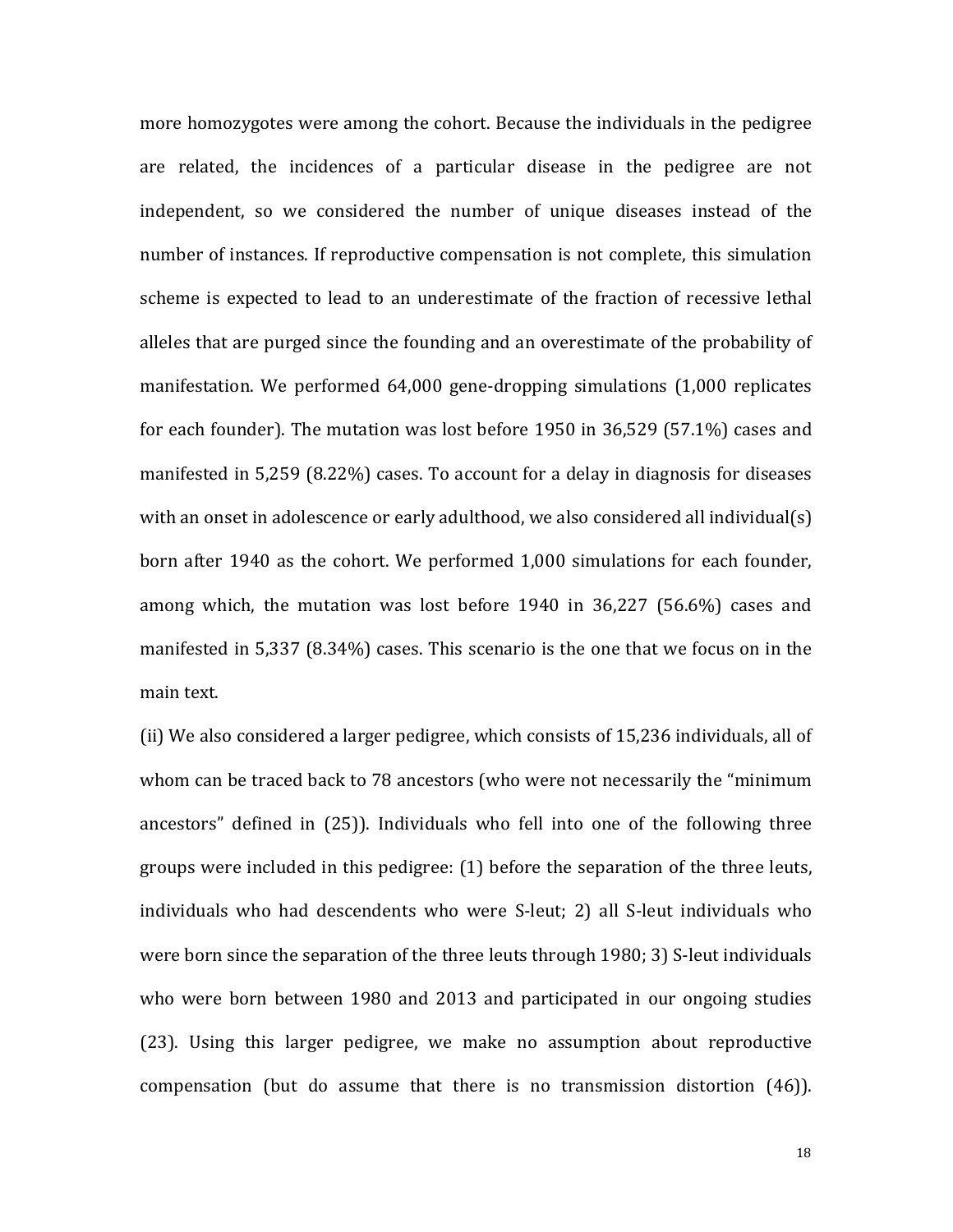Specifically, in each replicate, we assigned a mutation to one founder at random and then simulated the genotypes of all other individuals generation by generation according to Mendelian inheritance rules. Because individuals homozygous for a recessive lethal mutation cannot reproduce, any individual who has offspring cannot be a homozygote. To model the transmission of recessive lethal mutations, we retained only replicates that are consistent with this condition, *i.e.*, replicates where all individuals with offspring were either heterozygous or homozygous for the beneficial allele. This simulation scheme would be exact on a complete pedigree, but is sensitive to incompleteness of the pedigree (especially missing data in the early generations) in ways that are expected to lead to an overestimate of the fraction of recessive lethal alleles that are purged since the founding and an underestimate of the probability of manifestation. We performed 78,000 gene-dropping simulations  $(1,000$  replicates for each founder). Among the  $67,964$  replicates retained, the mutation was lost before  $1950$  in  $46,719$  (68.7%) cases and manifested in  $5,563$  (8.19%) cases. The proportion of mutations lost is higher than the one for neutral variants  $(60.0\%)$ , suggesting that in addition to the dominant effect of genetic drift, selection could also have played a role in purging out recessive lethal mutations in Hutterites. To account for a delay in diagnosis for diseases with an onset in adolescence or early adulthood, we also considered all individual(s) born after 1940 as the cohort. 500 replications were run for each founder. Among the 34,001 replicates retained, the mutation was lost before  $1940$  in  $23,242$  (68.4%) cases and manifested in  $2,787$  (8.20%) cases.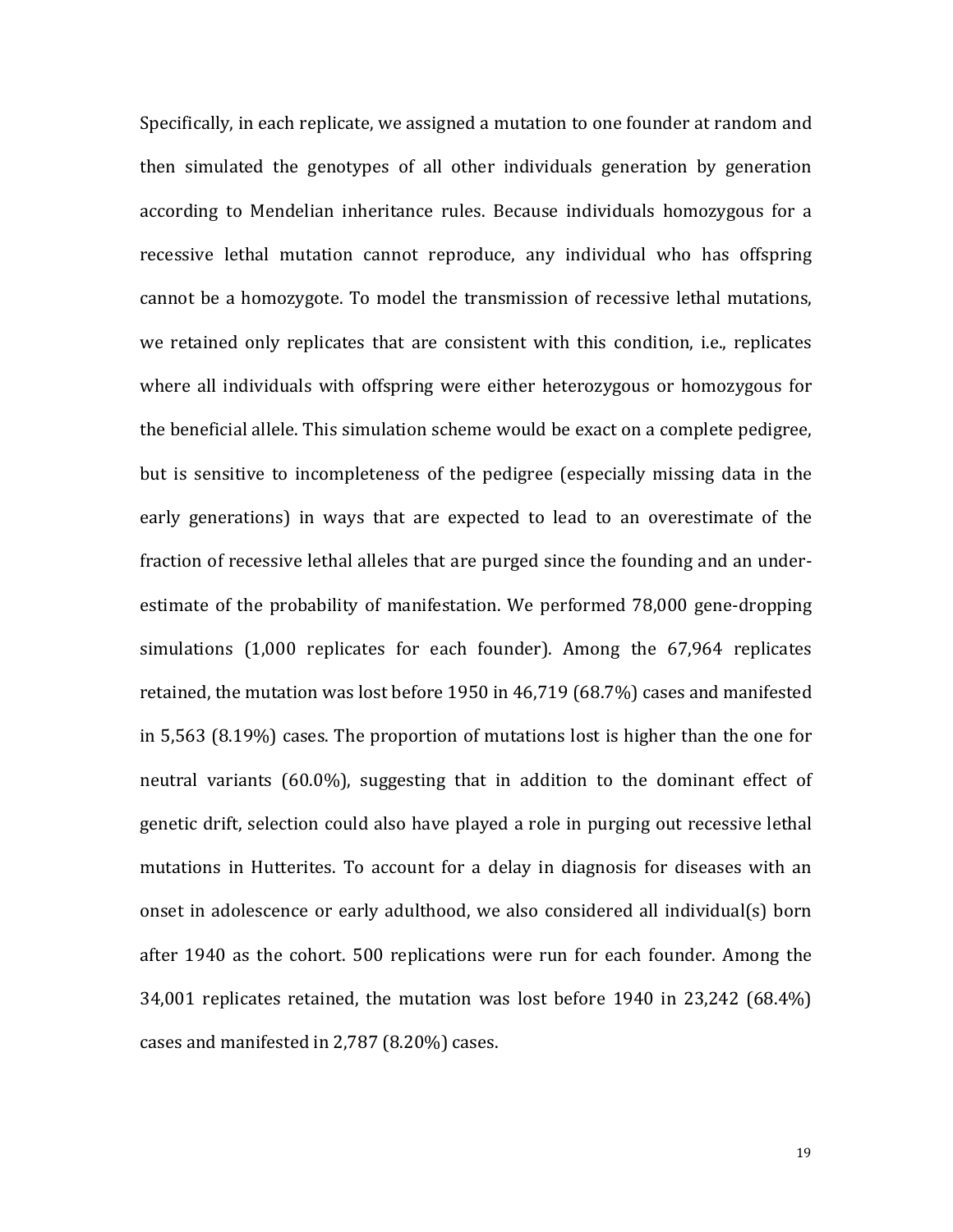For both scenarios (i) and (ii), we also considered the situation where more than one copy of the same mutation was present in the founders. In each replicate, we randomly sampled two (or three) founders to be the carriers and simulated the genotypes of other individuals as described above. 100,000 simulations were run with the "minimum pedigree" for the case with two and three carriers, and the mutation was manifested in  $16.7\%$  and  $25.5\%$  of the cases, respectively.  $10,000$ simulations were performed with the larger pedigree with two and three carriers, and the mutation was manifested in  $14.8\%$  and  $20.6\%$  of the cases retained, respectively. These findings indicate that the probability of manifestation is approximately proportional to the number of carriers among the founders, enabling us to estimate the total number of recessive lethal alleles (some of which could be copies of the same mutation) carried by the founders by dividing the number of distinct diseases by the probability of manifestation obtained when there was only one carrier.

### **Identification of recessive lethal diseases in Hutterites in the pedigree**

Most of the genetic diseases reported in Hutterites were summarized in a review by Boycott et al (10), and the list of recessive diseases was further updated by Chong et al. (23). To incorporate newly identified diseases, we searched PubMed for genetic diseases in Hutterites that were reported since (23). We also searched for diseases with terms "recessive" and "Hutterites" on the Online Mendelian Inheritance in Man (OMIM, an online catalogue of human genetic disorders and underlying genes) and confirmed that all entries are included in our list.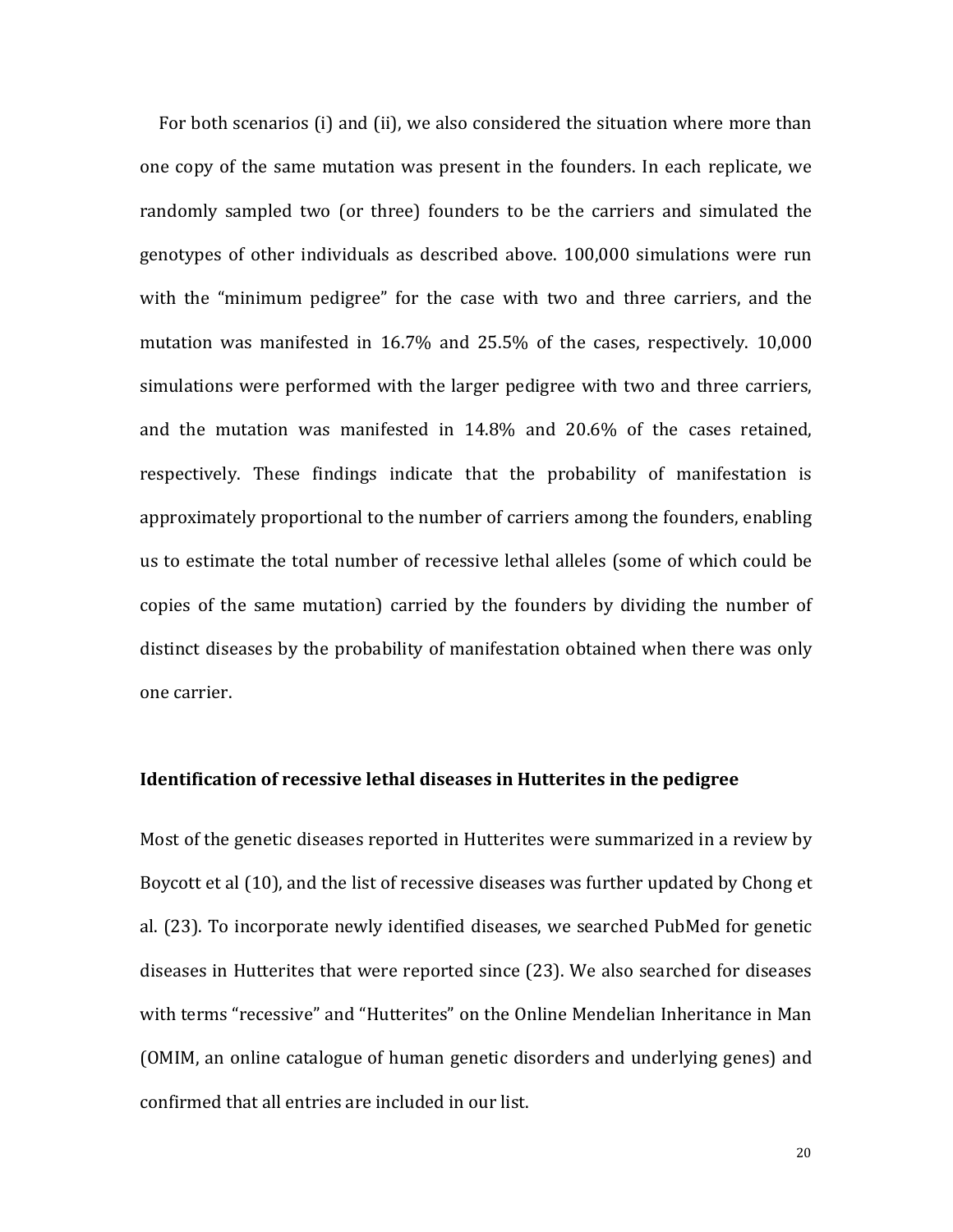We then classified a disease as "recessive lethal" if  $(i)$  it has 100% penetrance in homozygotes; and (ii) the heterozygotes are asymptomatic (although they may still have subtly decreased fitness; see main text); and (iii) the disease leads to prereproductive lethality (e.g., restrictive dermopathy, cystic fibrosis in females) or complete sterility (e.g., cystic fibrosis in males) in the absence of treatment. We included infertility due to biological reasons (e.g., cystic fibrosis in males) or inability to reproduce if the phenotype of the condition leads to a reproductive fitness of zero due to social barriers (e.g., non-syndromic mental retardation, myopathy with movement disorder and intellectual disability).

To restrict the number of recessive lethal diseases to the pedigree under study, we required there to be affected individuals in the S-leut in South Dakota. This narrowed down the list to four diseases (cystic fibrosis, non-syndromic mental retardation, restrictive dermopathy and myopathy with movement disorder and intellectual disability). We excluded restrictive dermopathy when considering the "minimum pedigree", because the only reported patient in S-leut was not included in the minimum pedigree (although the parents are included in the minimum pedigree and confirmed to be carriers by genotyping)  $(23, 47)$ . For the other three diseases, genotype data of the 1,642 extant individuals confirmed the presence of  $individual(s)$  homozygous for the disease allele in the pedigree (23).

We note that two *CFTR* mutations have been identified in the Hutterites. Both alleles lead to severe phenotype such that homozygous or compound heterozygous males are completely sterile, and homozygous or compound heterozygous females cannot survive to reproductive age in the absence of treatment. We therefore treat

21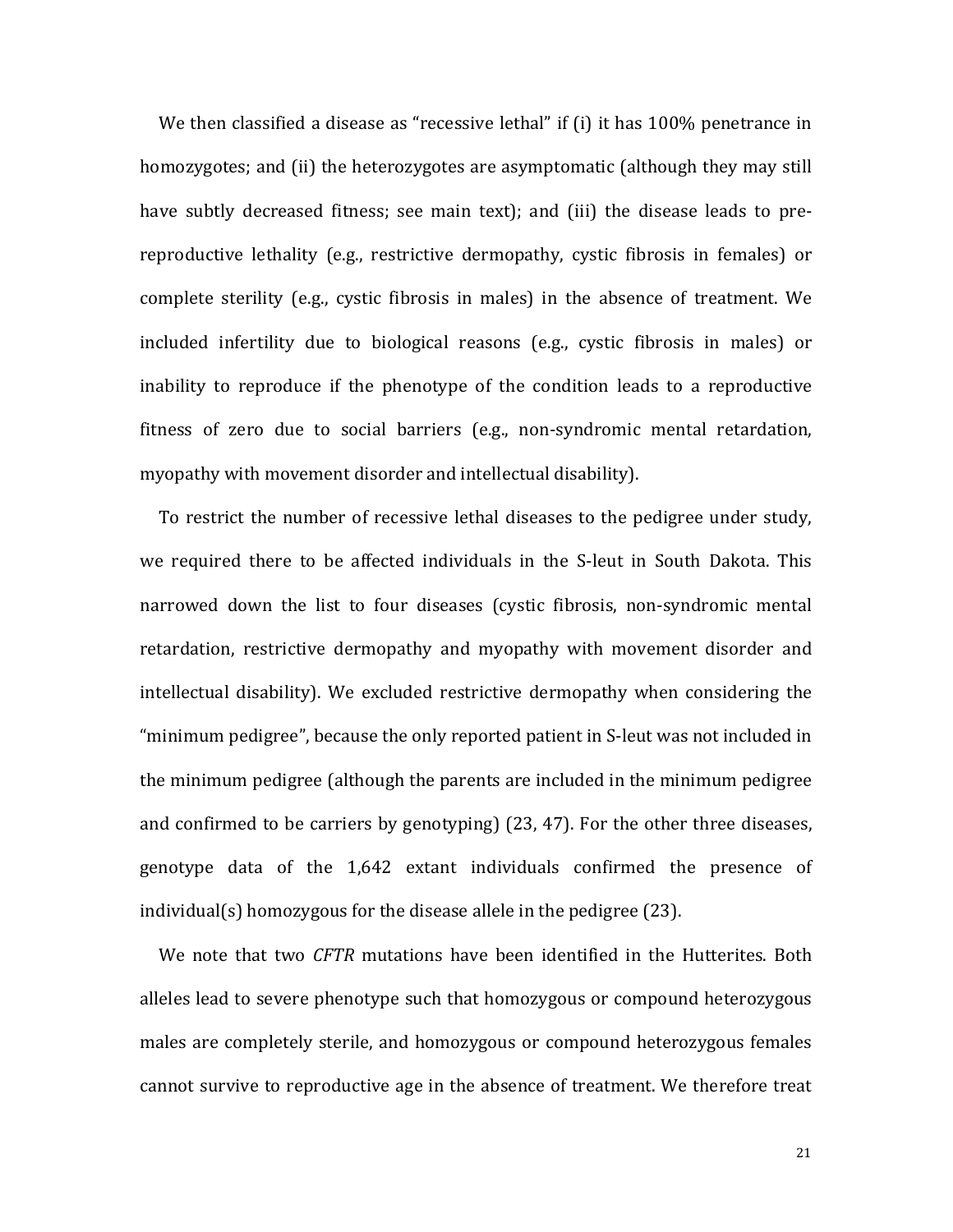them as two copies of the same recessive lethal mutation. We further note that although the p.F508del mutation is common in Europeans, it is present on a single haplotype in Hutterites, suggesting that it was introduced into the population by only one founder  $(23)$ . The  $p.M1101K$  mutation is rare in Europeans but was identified on two haplotypes in Hutterites (48). The two haplotypes differ at multiple polymorphic sites on both sides of the mutation, indicating either that at least two recombination events have occurred in this region or that the  $p.M1101K$ mutation was introduce by two founders (23). Therefore, it is likely that two or three carriers of these two *CFTR* mutations were present in the founders. Given that the probability of manifesting a mutation is approximately proportional to the number of carriers in the founders, we can treat it as introduced by only one founder.

# **Point estimation and credible intervals (CI) for the mean number of mutations per haploid human genome**

We used a Bayesian approach to estimate the credible interval for mean number of recessive lethal alleles carried by each haploid set of human autosomes, *R*. Given that *D* recessive lethal diseases have been observed, the posterior probability of *R* is:

$$
f_{R|D}(r) = \frac{f_R(r)P(D|R=r)}{\int_{r=0}^{\infty} f_R(r)P(D|R=r)dr} \propto f_R(r)P(D|R=r),
$$
 (1)

where  $f_{R|D}(r)$  is the conditional probability of observing *D* diseases, and  $f_R(r)$  is the prior on *R*.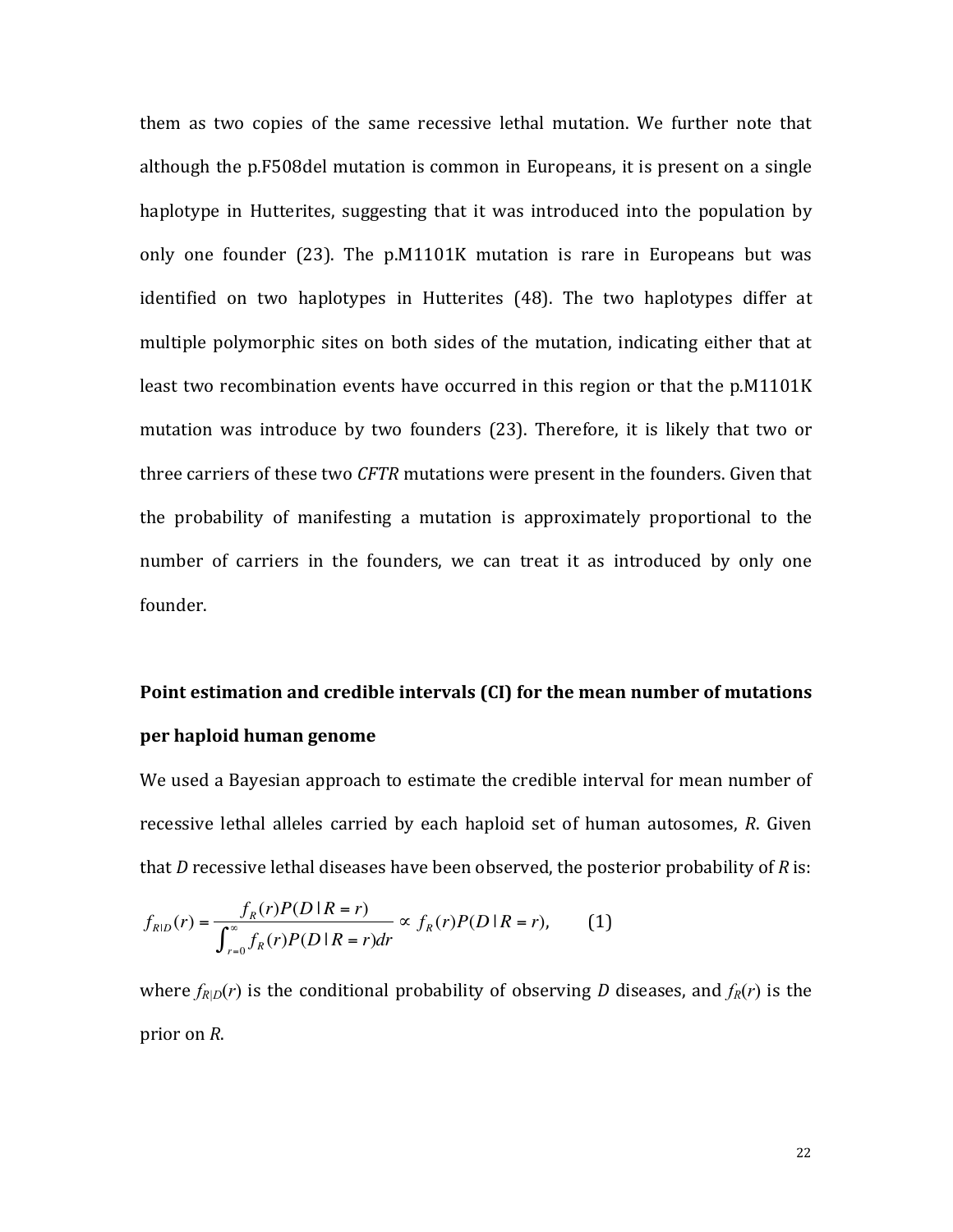Let  $X_i$  be the number of unique recessive lethal mutations carried by the  $i<sup>th</sup>$ founder, among which  $Y_i$  mutations manifested themselves in the pedigree. We assume that each  $X_i$  is independently Poisson-distributed:

 $X_i | R=r \sim Poisson(2r)$ . (2)

For simplicity, we assume all mutations carried by the founders are unique. If the transmission of each mutation is independent and each of the  $X_i$  mutations carried by the *i*<sup>th</sup> founder has a manifestation probability of  $p_i$ , then  $Y_i$  follows a binomial distribution:

 $Y_i | X_i \sim Bin(X_i, p_i).$  (3)

Because of the thinning property of the Poisson distribution, conditional on  $R$ ,  $Y_i$ follows a Poisson distribution:

 $Y_i \mid R=r \sim Poisson(2rp_i).$ 

Moreover, because each  $Y_i$  only depends on the corresponding  $X_i$  and, conditional on *R*,the  $X_i$ s are independent of each other, the  $Y_i$ s are independent Poisson random variables. Therefore, conditional on  $R$ , the total number of diseases observed,  $D=Y_1+Y_2+\ldots+Y_N$  is a Poisson random variable:

 $D \mid R=r \sim Poisson(2rpN_f),$  (4)

where  $p=(p_1+p_2+\ldots+p_M)/N_f$  represents the probability of manifestation if each mutation was equally likely to be carried by each founder, which can be estimated from our simulations.

Combining (1) and (4), we can re-write the posterior probability of *R* as: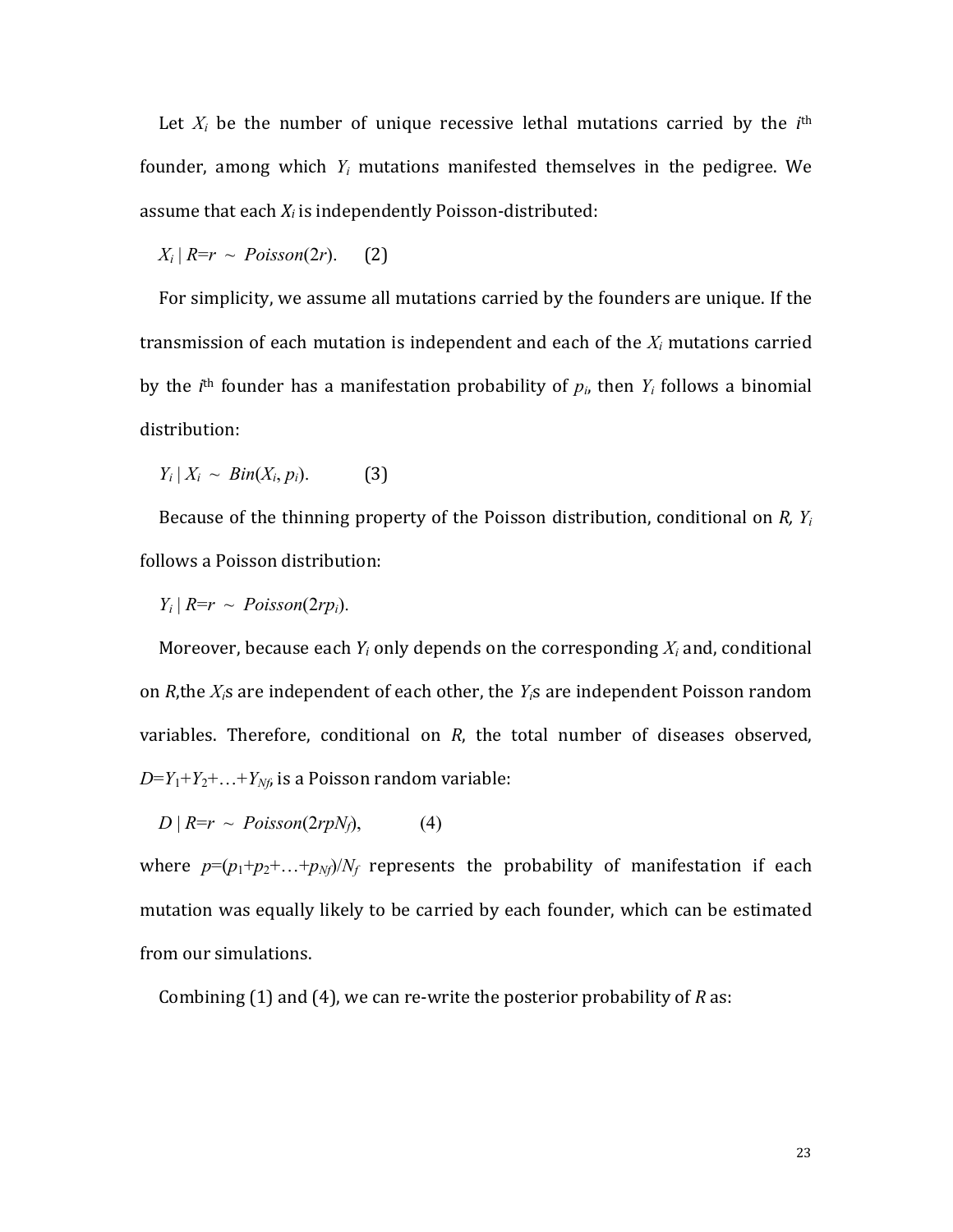$$
f_{RID}(r) = \frac{f_R(r)\frac{(2rpN_f)^D}{D!}e^{-2rpN_f}}{\int_{r=0}^{\infty}f_R(r)\frac{(2rpN_f)^D}{D!}e^{-2rpN_f}dr} \propto f_R(r)\frac{(2rpN_f)^D}{D!}e^{-2rpN_f}.
$$

Because there is little definitive information about  $R$ , we use a uniform prior on  $(0, \infty)$ :

$$
f_R(r) = 1,
$$

as well as a uniform prior of the logarithm of *R* on  $(0, \infty)$ :

$$
f_R(r) = \frac{1}{r}.
$$

While both are improper priors, the resulting posterior distributions are proper, because the denominators of equation  $(4)$  converge in both cases. The mode can be solved as  $R = D/2pN_f$ , assuming a uniform prior (or  $R = (D-1)/2pN_f$ , assuming a uniform prior on the logarithmic scale). Given the value of  $p$  obtained from the simulations, the 95% CI of the posterior distribution was solved numerically using *Mathematica* (49). For simulations with the "minimum pedigree" ( $D=3$ ,  $p=0.0822$ ,  $N_f$ =64), the CI for *R* is [0.10, 0.83] when using a uniform prior and [0.059, 0.69] using a uniform prior on the logarithmic scale. Similar results were obtained from the larger pedigree ( $D=4$ ,  $p=0.0819$ ,  $N_f=78$ ): the CI for *R* is [0.13, 0.80] when using a uniform prior and  $[0.085, 0.69]$  using a uniform prior on the logarithmic scale.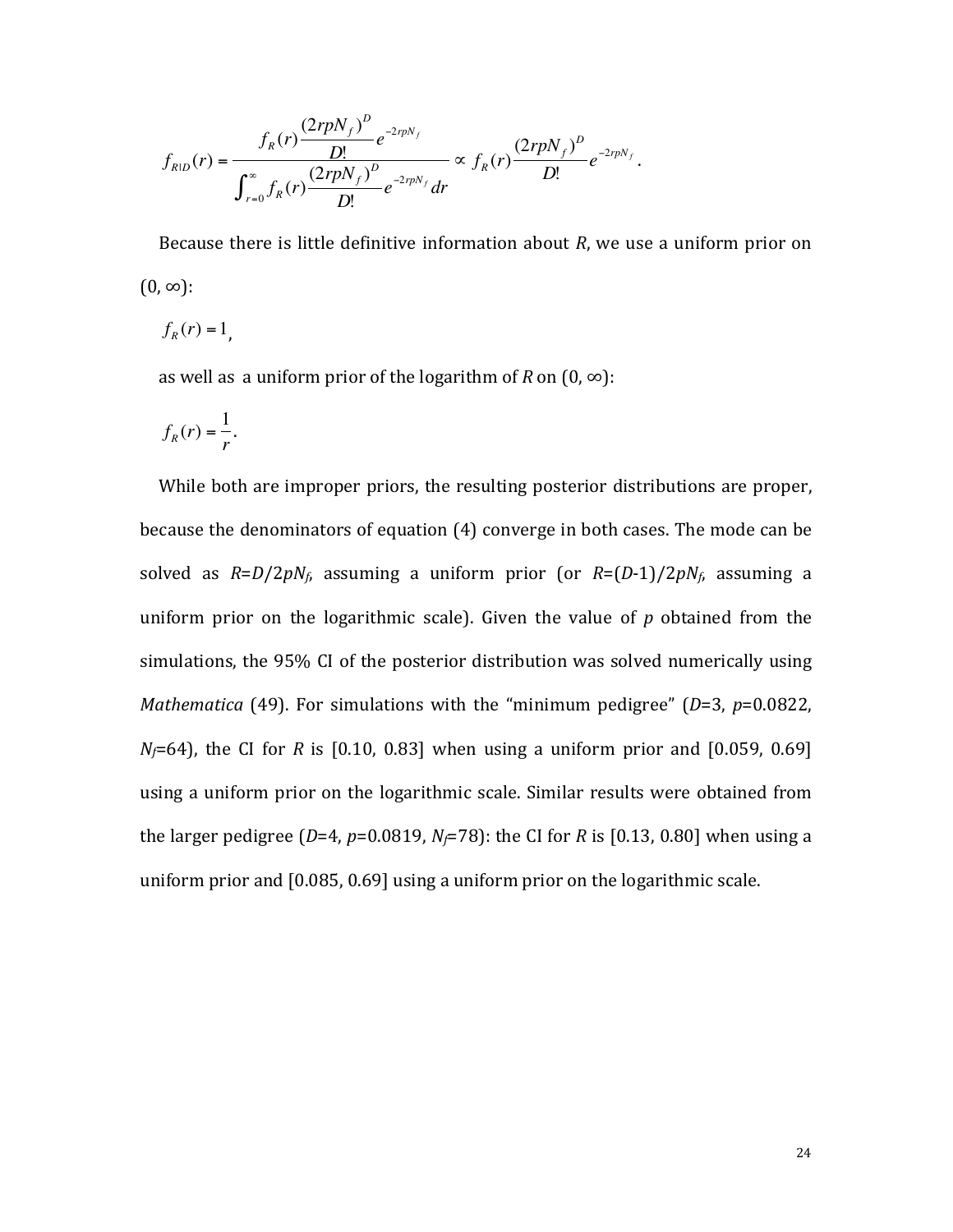# **Acknowledgements**

We thank Jessica Chong for helpful comments regarding the pedigree data and simulations; Mark Abney for discussing the simulation procedures; Kym Boycott and Micheil Innes for their help in clarifying which recessive lethal diseases were present in S-leut Hutterites; and Dick Hudson, Marty Kreitman and Guy Sella for helpful discussions. This work was mostly done while M. P. was a Howard Hughes Medical Institute Early Career Scientist at the University of Chicago.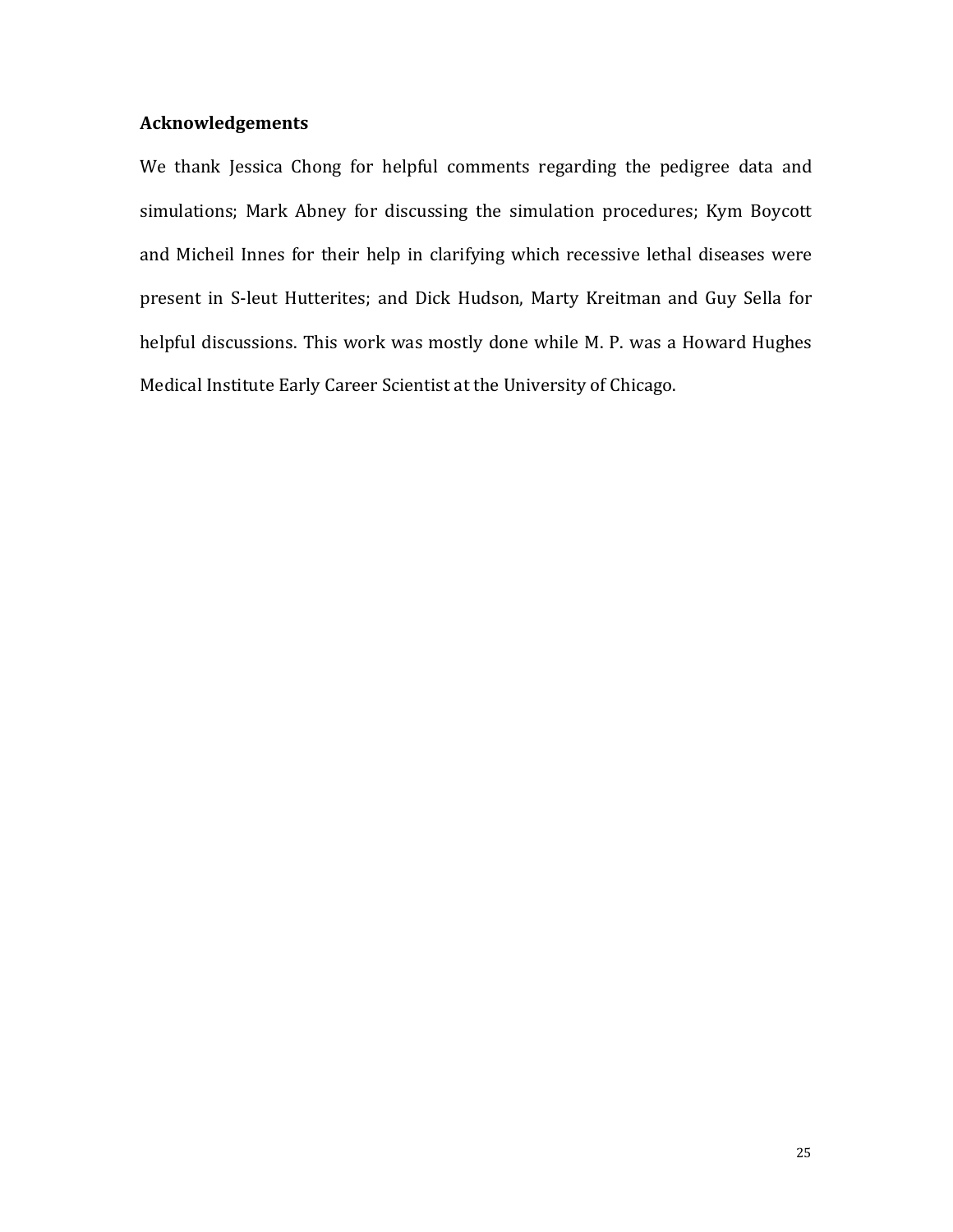Table 1. Three autosomal recessive lethal diseases and corresponding mutations observed in the smaller pedigree.

| Name of<br><b>Disease</b> | <b>OMIM</b><br>Phenotype<br>$\pmb{\sharp}$ | Gene        | <b>Mutation</b>       | Carrier freq.<br>in Europeans | Carrier freq. in S-<br>leut Hutterites (23) | Ref.     |
|---------------------------|--------------------------------------------|-------------|-----------------------|-------------------------------|---------------------------------------------|----------|
|                           |                                            |             | p.F508del             | 2.2-3.9%                      | $2.2\%$ †                                   |          |
| Cystic fibrosis*          | 219700                                     | <b>CFTR</b> |                       | Unknown                       |                                             | (48, 50) |
|                           |                                            |             | p.M1101K <sup>a</sup> | (one case                     | $7.3%$ <sup>+</sup>                         |          |
|                           |                                            |             |                       | reported)                     |                                             |          |
| Non-syndromic             |                                            |             |                       | Found only in                 |                                             |          |
| mental                    | 614020                                     | <b>TECR</b> | p.P182L               | Hutterites to                 | $6.9%$ <sup>+</sup>                         | (18)     |
| retardation               |                                            |             |                       | date                          |                                             |          |
| Myopathy with             |                                            |             |                       |                               |                                             |          |
| movement                  |                                            |             |                       | Found only in                 |                                             |          |
| disorder and              |                                            | TRAPPC11    | c.1287+5G>A           | Hutterites to                 | 7%                                          | (20)     |
| intellectual              |                                            |             |                       | date                          |                                             |          |
| disability                |                                            |             |                       |                               |                                             |          |

\* See Methods for treatment of the two mutations in *CFTR*;

 $^{\dagger}$  The allele frequencies are reported in Chong et al., 2012 (23).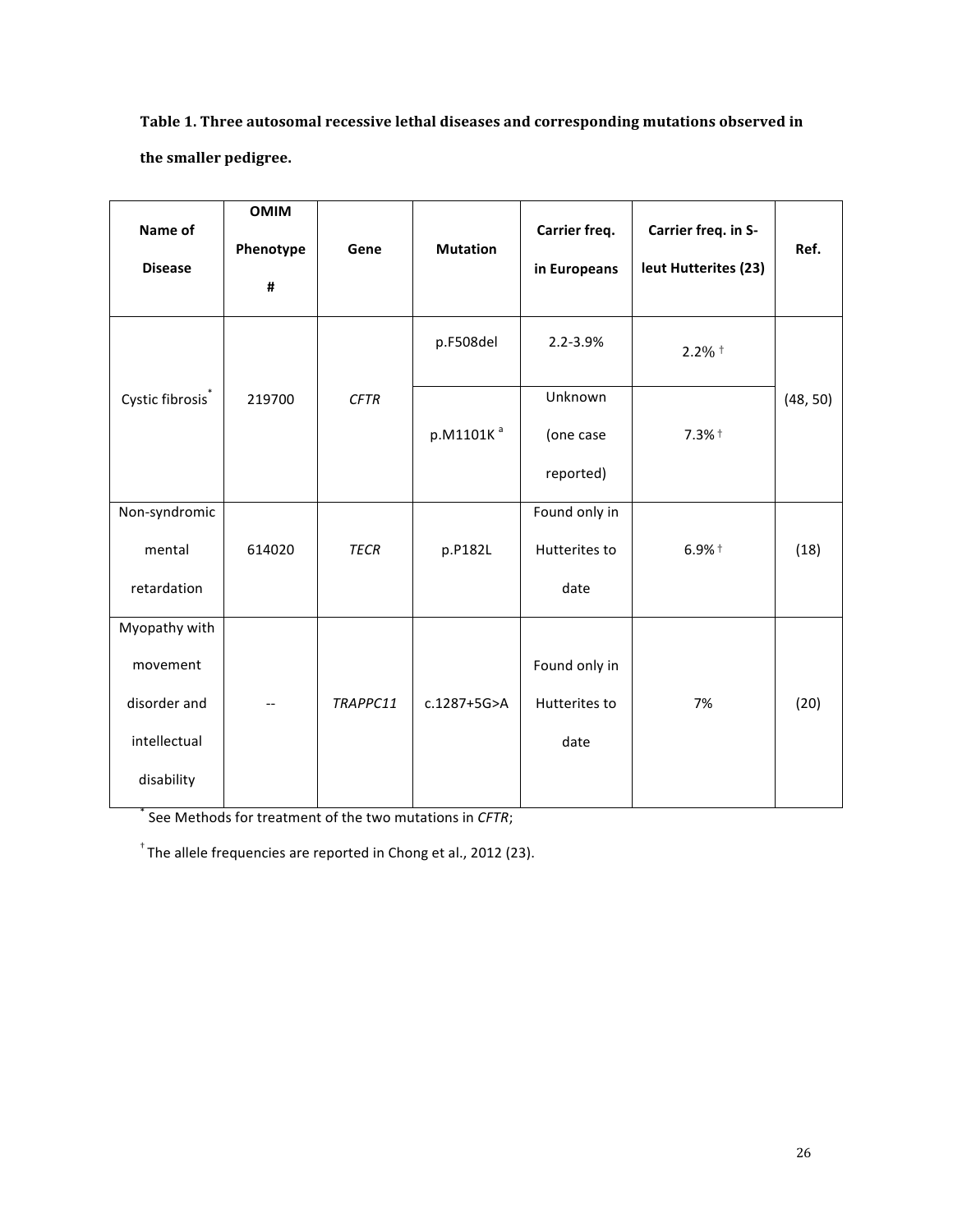# **References**

- 1. Greenberg R & Crow JF (1960) A Comparison of the Effect of Lethal and Detrimental Chromosomes from Drosophila Populations. *Genetics* 45(8):1153-1168.
- 2. Simmons MJ & Crow IF (1977) Mutations affecting fitness in Drosophila populations. *Annu Rev Genet* 11:49-78.
- 3. Meagher S, Penn DJ, & Potts WK (2000) Male-male competition magnifies inbreeding depression in wild house mice. Proc Natl Acad Sci U S A 97(7):3324-3329.
- 4. Morton NE, Crow JF, & Muller HJ (1956) An estimate of the mutational damage in man from data on consanguineous marriages. *Proc Natl Acad Sci U S A* 42(11):855-863.
- 5. Bittles AH & Makov E (1988) Inbreeding in human populations: an assessment of the costs. *Human mating patterns*, eds Mascie-Taylor CGN & Boyce AJ (Cambridge University Press, Cambridge England ; New York), pp. 153-167.
- 6. Bittles AH & Neel JV (1994) The costs of human inbreeding and their implications for variations at the DNA level. *Nat Genet* 8(2):117-121.
- 7. Bittles AH & Black ML (2010) Consanguinity, human evolution, and complex diseases. (Proc Natl Acad Sci U S A), pp  $1779-1786$ .
- 8. Hamamy H, *et al.* (2011) Consanguineous marriages, pearls and perils: Geneva International Consanguinity Workshop Report. *Genet Med* 13(9):841-847.
- 9. Makov E & Bittles AH (1986) On the choice of mathematical models for the estimation of lethal gene equivalents in man. *Heredity* (*Edinb*) 57 (Pt 3):377-380.
- 10. Boycott KM, *et al.* (2008) Clinical genetics and the Hutterite population: a review of Mendelian disorders. Am J Med Genet A 146A(8):1088-1098.
- 11. Yampolsky LY, Kondrashov FA, & Kondrashov AS (2005) Distribution of the strength of selection against amino acid replacements in human proteins. *Hum Mol Genet* 14(21):3191-3201.
- 12. Evre-Walker A, Woolfit M, & Phelps T (2006) The distribution of fitness effects of new deleterious amino acid mutations in humans. *Genetics* 173(2):891-900.
- 13. Boyko AR, *et al.* (2008) Assessing the evolutionary impact of amino acid mutations in the human genome. *PLoS Genet* 4(5):e1000083.
- 14. Mange AP (1964) Growth and inbreeding of a human isolate. *Hum Biol* 36:104-133.
- 15. Bleibtreu H (1964) Marriage and residence patterns in a genetic isolate Anthropology. Harvard, Cambridge).
- 16. Steinberg A, Bleibtreu H, Kurczynski T, Martin A, & Kurczynski E (1967) Genetic studies in an inbred human isolate. *Proceedings of the Third International Congress of Human Genetics*, eds Crow J & Neel J (Johns Hopkins University Press, Baltimore), pp 267-290.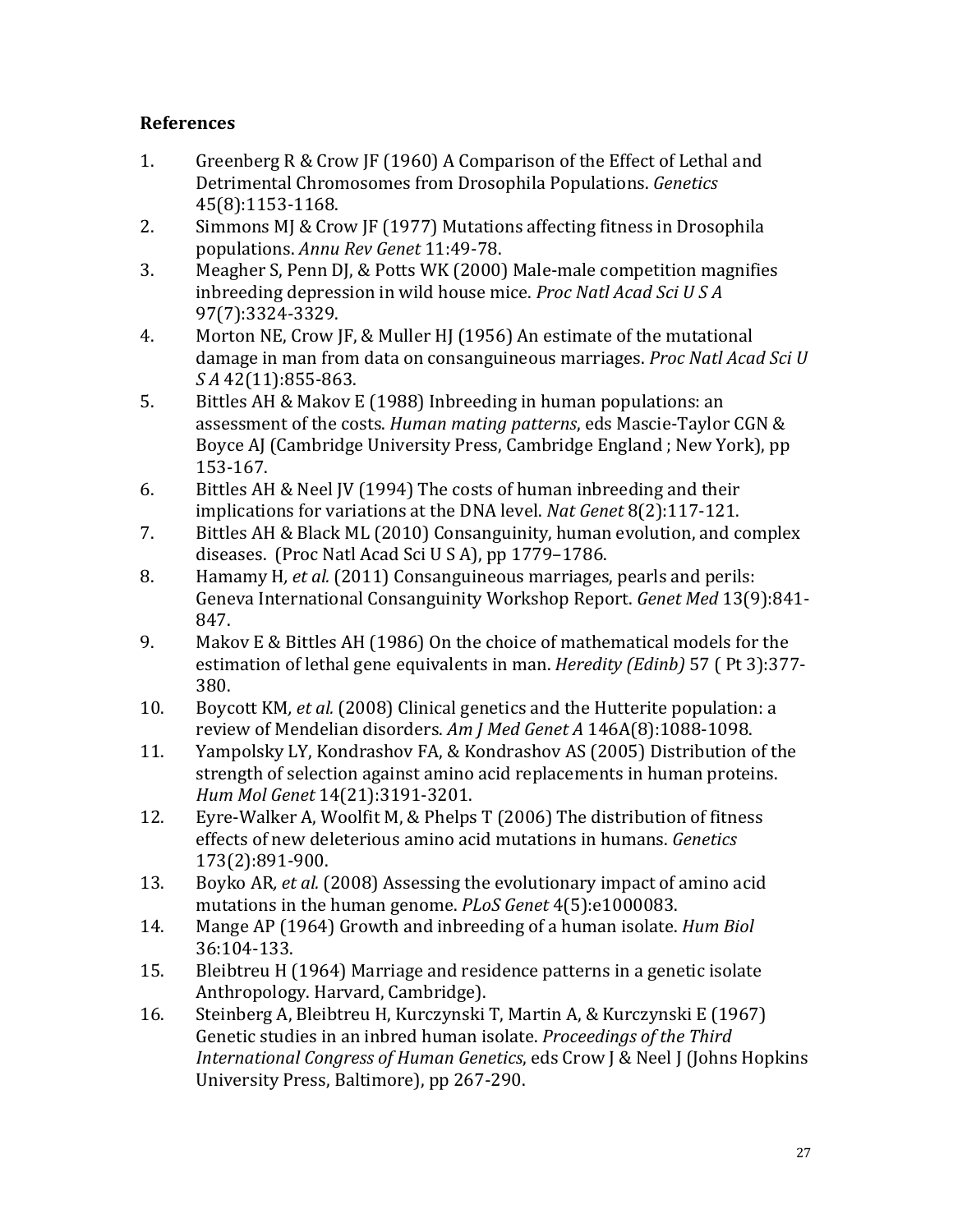- 17. Boycott KM, et al. (2010) A novel autosomal recessive malformation syndrome associated with developmental delay and distinctive facies maps to 16ptel in the Hutterite population. Am *J Med Genet A* 152A(6):1349-1356.
- 18. Caliskan M, *et al.* (2011) Exome sequencing reveals a novel mutation for autosomal recessive non-syndromic mental retardation in the TECR gene on chromosome 19p13. *Hum Mol Genet* 20(7):1285-1289.
- 19. Huang L, et al. (2011) TMEM237 is mutated in individuals with a Joubert syndrome related disorder and expands the role of the TMEM family at the ciliary transition zone. *Am J Hum Genet* 89(6):713-730.
- 20. Bögershausen N, et al. (2013) Recessive TRAPPC11 mutations cause a disease spectrum of limb girdle muscular dystrophy and myopathy with movement disorder and intellectual disability. Am J Hum Genet 93(1):181-190.
- 21. Wiltshire KM, Hegele RA, Innes AM, & Brownell AK (2013) Homozygous lamin A/C familial lipodystrophy R4820 mutation in autosomal recessive Emery Dreifuss muscular dystrophy. *Neuromuscul Disord* 23(3):265-268.
- 22. Gerull B, et al. (2013) Homozygous founder mutation in desmocollin-2 (DSC2) causes arrhythmogenic cardiomyopathy in the Hutterite population. *Circ Cardiovasc Genet* 6(4):327-336.
- 23. Chong JX, Ouwenga R, Anderson RL, Waggoner DJ, & Ober C (2012) A population-based study of autosomal-recessive disease-causing mutations in a founder population. Am J Hum Genet 91(4):608-620.
- 24. Manatrinon S, Egger-Danner C, & Baumung R (2009) Estimating lethal allele frequencies in complex pedigrees via gene dropping approach using the example of Brown Swiss cattle. *Archiv Fur Tierzucht-Archives of Animal Breeding* 52(3):230-242.
- 25. Martin AO (1970) The founder effect in a human isolate: evolutionary implications. *American journal of physical anthropology* 32(3):351-367.
- 26. Keller L & Waller D (2002) Inbreeding effects in wild populations. Trends in *Ecology & Evolution* 17(5):230-241.
- 27. Overall AD, Ahmad M, & Nichols RA (2002) The effect of reproductive compensation on recessive disorders within consanguineous human populations. *Heredity (Edinb)* 88(6):474-479.
- 28. Ober C, Hyslop T, & Hauck WW (1999) Inbreeding effects on fertility in humans: evidence for reproductive compensation. Am J Hum Genet 64(1):225-231.
- 29. Hinckley *JD, et al.* (2013) Quantitative trait locus linkage analysis in a large Amish pedigree identifies novel candidate loci for erythrocyte traits. Mol *Genet Genomic Med* 1(3):131-141.
- 30. Macgregor S, et al. (2010) Legacy of mutiny on the Bounty: founder effect and admixture on Norfolk Island. *Eur J Hum Genet* 18(1):67-72.
- 31. Schull WJ, Nagano H, Yamamoto M, & Komatsu I (1970) The effects of parental consanguinity and inbreeding in Hirado, Japan. I. Stillbirths and prereproductive mortality. Am *J Hum Genet* 22(3):239-262.
- 32. Bittles AH & Black ML (2010) The impact of consanguinity on neonatal and infant health. *Early Hum Dev* 86(11):737-741.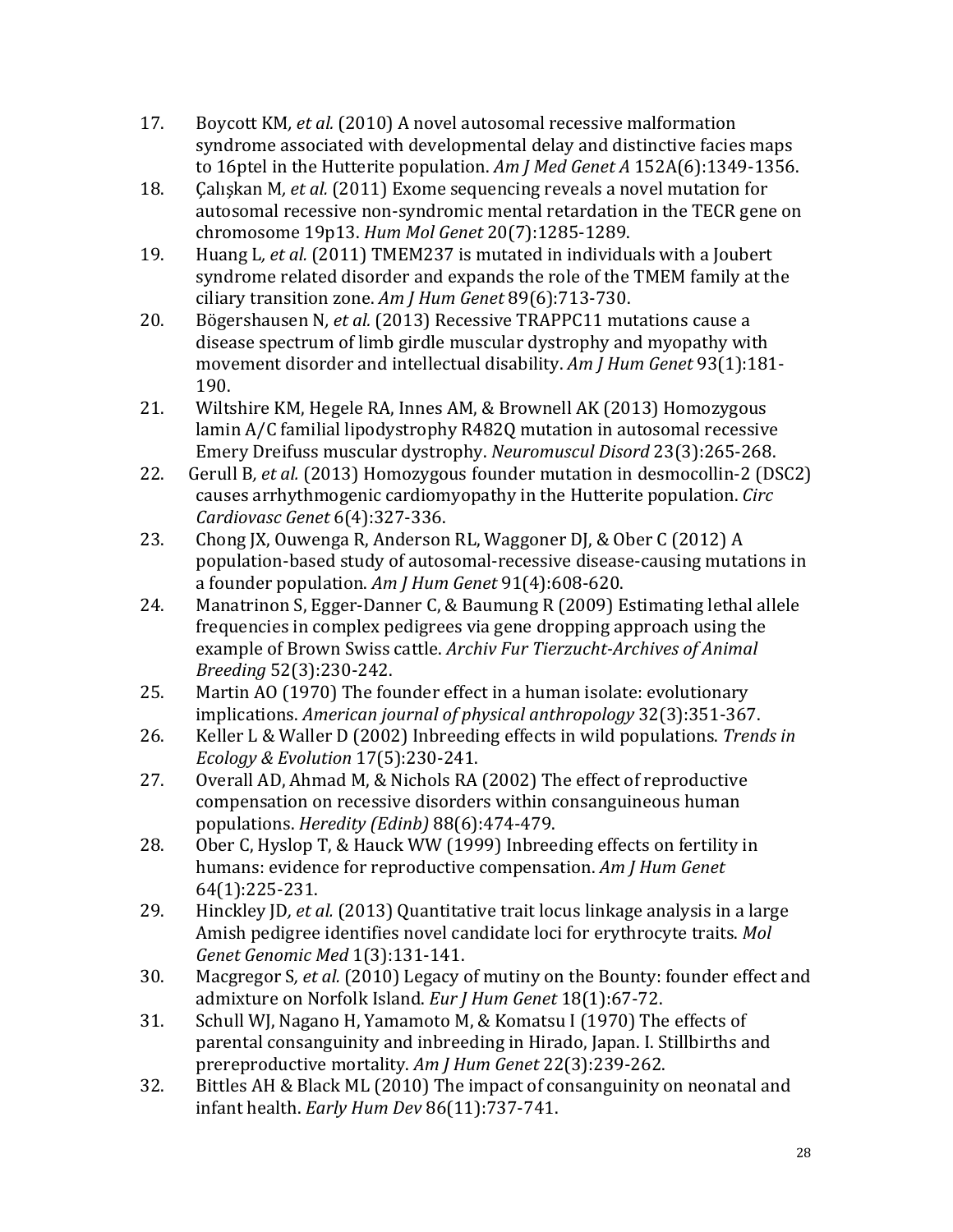- 33. Leridon H (1977) *Human Fertility: The Basic Components.* (University of Chicago Press, Chicago).
- 34. Mitchell KJ, et al. (2001) Functional analysis of secreted and transmembrane proteins critical to mouse development. *Nat Genet* 28(3):241-249.
- 35. White JK, *et al.* (2013) Genome-wide generation and systematic phenotyping of knockout mice reveals new roles for many genes. *Cell* 154(2):452-464.
- 36. Simons YB, Turchin MC, Pritchard JK, & Sella G (2014) The deleterious mutation load is insensitive to recent population history. Nat Genet 46(3):220-224.
- 37. Haldane JB (1935) The rate of spontaneous mutation of a human gene. *J Genet* 31:317-326.
- 38. Boone PM, *et al.* (2013) Deletions of recessive disease genes: CNV contribution to carrier states and disease-causing alleles. *Genome Res* 23(9):1383-1394.
- 39. Evre-Walker A & Keightley PD (2007) The distribution of fitness effects of new mutations. *Nat Rev Genet* 8(8):610-618.
- 40. Dobzhansky T, Spassky B, & Tidwell T (1963) Genetics of natural populations. 32. Inbreeding and the mutational and balanced genetic loads in natural populations of Drosophila pseudoobscura. *Genetics* 48:361-373.
- 41. Malogolowkin-Cohen C, Levene H, Dobzhansky NP, & Simmons AS (1964) Inbreeding and the mutational and balanced loads in natural populations of *Drosophila willistoni*. *Genetics* 50:1299-1311.
- 42. McCune AR, *et al.* (2002) A low genomic number of recessive lethals in natural populations of bluefin killifish and zebrafish. *Science* 296(5577):2398-2401.
- 43. Halligan DL & Keightley PD (2003) How many lethal alleles? *Trends Genet* 19(2):57-59.
- 44. Gillespie JH (2004) *Population genetics : a concise guide* (Johns Hopkins University Press, Baltimore, Md.) 2nd Ed pp xiv, 214 p.
- 45. Ségurel L, Wyman M, & M. P (2014) Determinants of mutation rate variation in the human germline. (Annual Reviews of Human Genetics).
- 46. Meyer WK, *et al.* (2012) Evaluating the evidence for transmission distortion in human pedigrees. *Genetics* 191(1):215-232.
- 47. Loucks C, *et al.* (2012) A shared founder mutation underlies restrictive dermopathy in Old Colony (Dutch-German) Mennonite and Hutterite patients in North America. *Am J Med Genet A* 158A(5):1229-1232.
- 48. Zielenski J, et al. (1993) Identification of the M1101K mutation in the cystic fibrosis transmembrane conductance regulator (CFTR) gene and complete detection of cystic fibrosis mutations in the Hutterite population. Am *J Hum Genet* 52(3):609-615.
- 49. Wolfram Research I (2012) Mathematica), 9.
- 50. Fujiwara TM, *et al.* (1989) Genealogical analysis of cystic fibrosis families and chromosome 7q RFLP haplotypes in the Hutterite Brethren. *Am J Hum Genet* 44(3):327-337.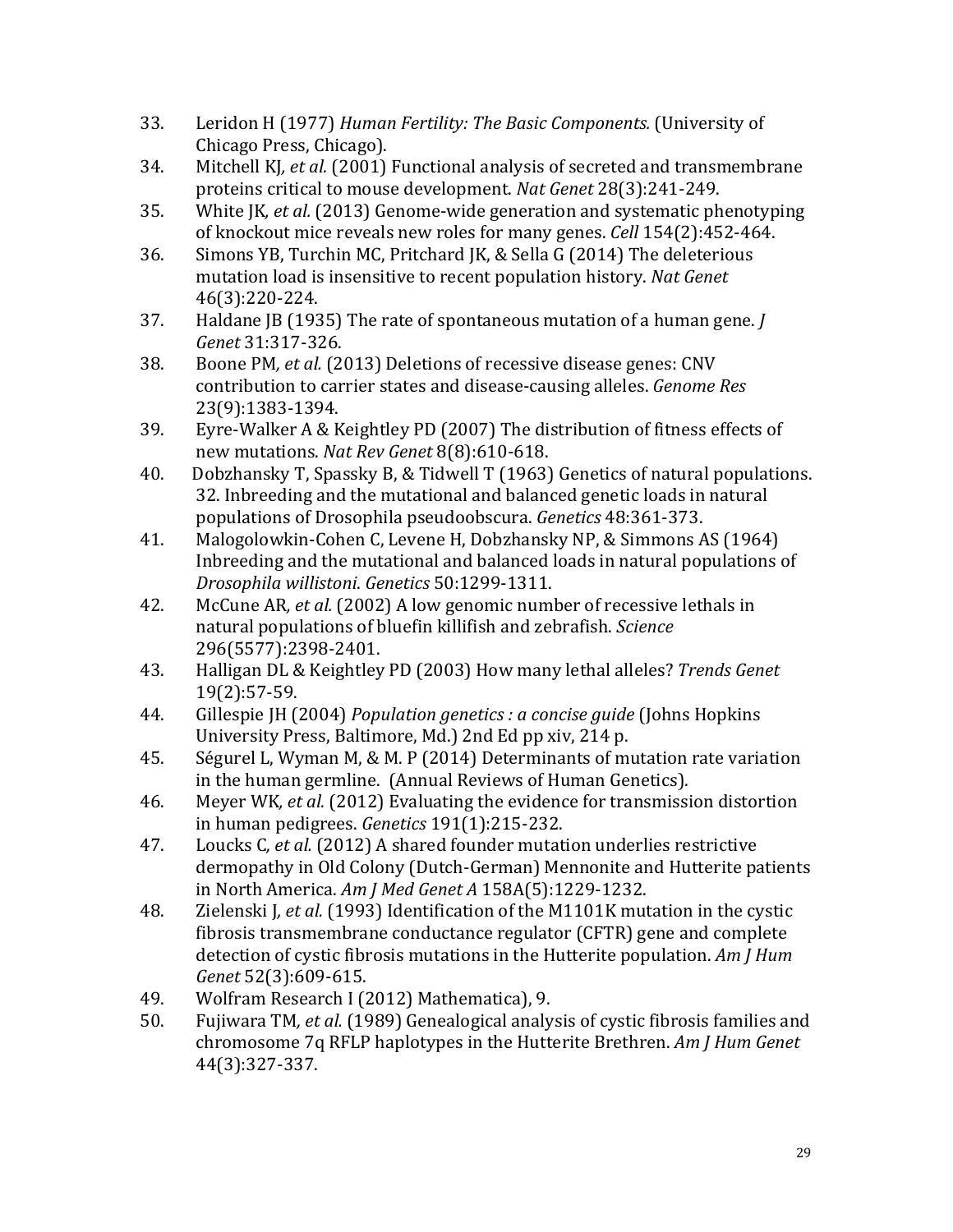**Figure Legends.**

**Figure.** 1. The analysis pipeline for estimating the average number of **recessive lethal mutations carried by humans.** A. A schematic diagram of the approach. The analysis procedures are described in black. Specific values and estimates for the Hutterites are provided in blue, including the point estimate of the mean number of mutations carried by a founder. **B.** The posterior distribution of the mean number of recessive lethal mutations carried by each haploid human genome, given the probability of manifestation and the number of diseases observed.

A.

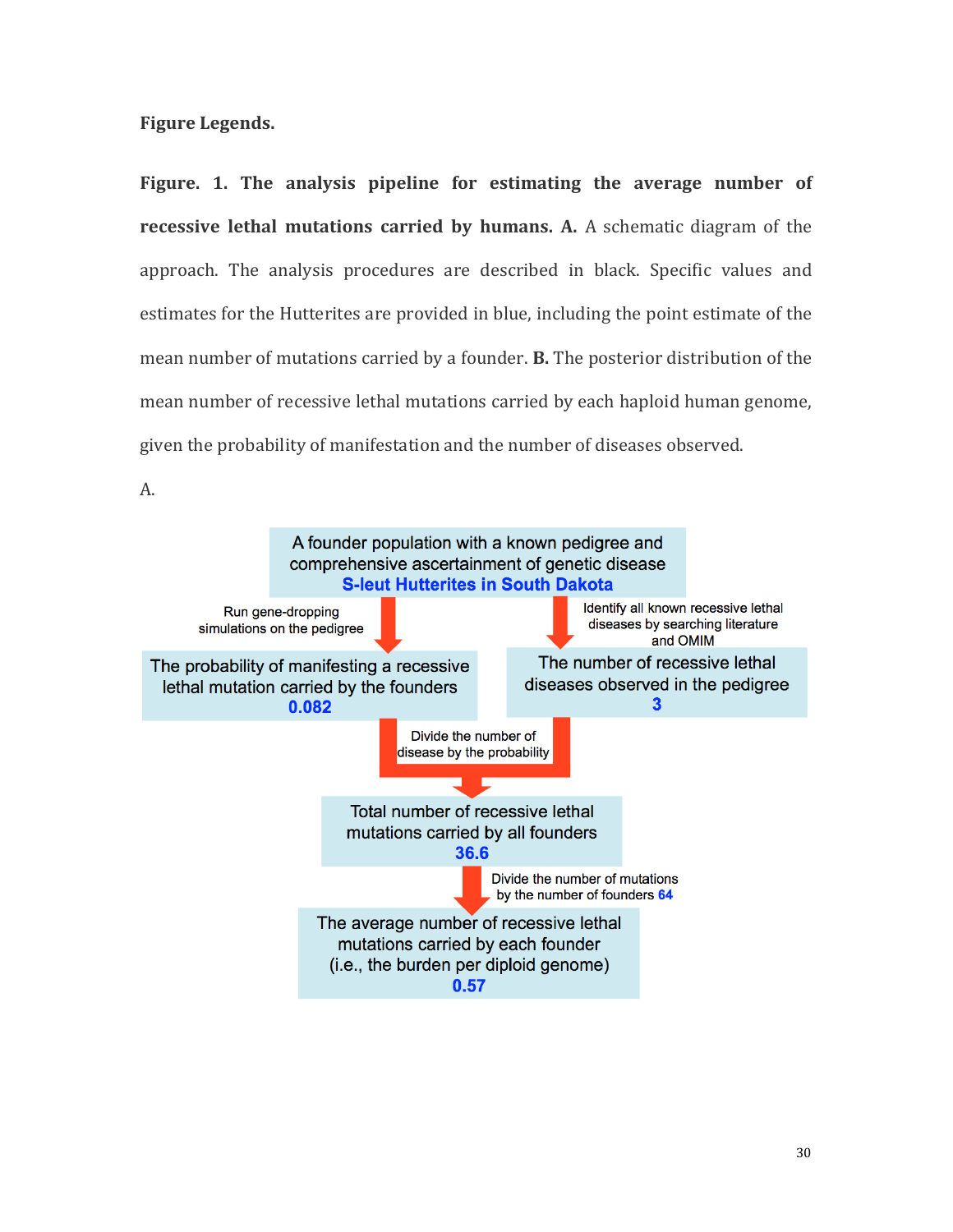

Mean number of recessive lethal mutations per haploid genome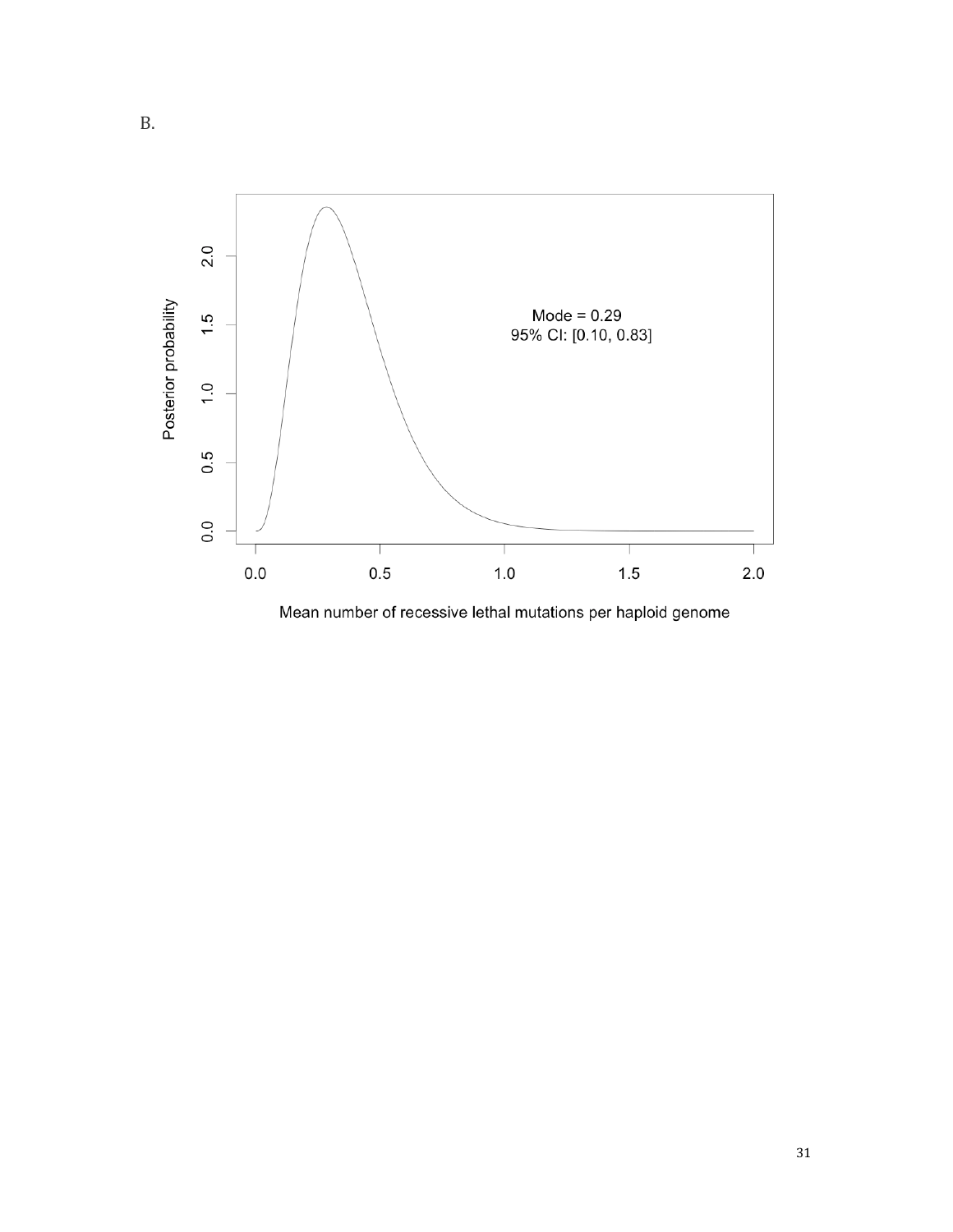## **SI Methods**

# **I. The target size for mutations that lead to recessive lethal disorders between birth and reproductive age**

### *i*) The completely recessive case

By taking the low mutation rate approximation and using the diffusion model, Kimura and Ohta (1) derived the expected sojourn time of a neutral new mutation in a finite, random-mating population at a given frequency  $x$ :

$$
\tau(x) = \frac{2}{x}, \text{ for } \frac{1}{2N} \le x \le 1,
$$

where  $N$  is the effective population size  $(1)$ .

Adopting Kimura and Ohta's model, Simons *et al.* (2) approximated the sojourn time of a recessive deleterious with selection coefficient *s* in a finite, random-mating population by:

$$
\tau(x) \approx \begin{cases} \frac{2}{x} & \text{if } \frac{1}{2N} \le x \le \frac{1}{\sqrt{2Nx}}\\ 0 & \text{if } \frac{1}{\sqrt{2Nx}} < x < 1 \end{cases}
$$

The sojourn time at frequency smaller than  $\frac{1}{\sqrt{2N_s}}$  is the same as that of a neutral

mutation, which is because most copies of the recessive mutation are concealed in heterozygotes, so the mutation behaves neutrally at that frequency range. However, when the frequency reaches  $2Nx^2s \approx 1$ , selection begins to act and thus pushes the allele frequency back to low level, so the recessive allele spends little time at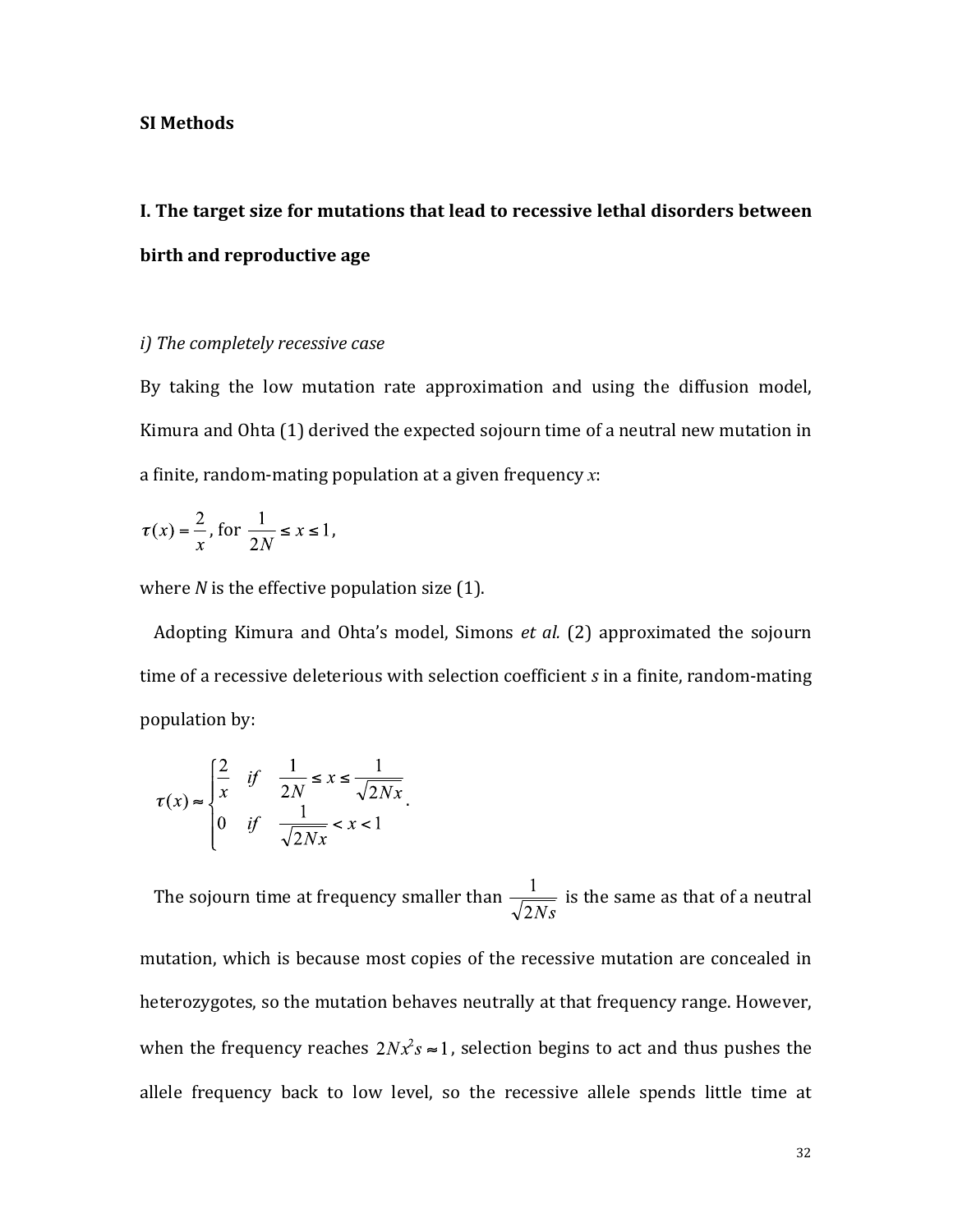frequency greater than  $\frac{1}{\sqrt{2N_s}}$ . The accuracy of this approximation is also confirmed by simulation (2).

For simplicity, we assume that there are *n* autosomal genes in the genome that each can lead to complete sterility or lethality between birth and reproductive age, and that gene *i* has  $n_i$  functionally important sites that, once mutated, give rise to such recessive lethal alleles. We further assume that each site has approximated the same per generation mutation rate  $\mu_{bp}$ , so the total mutation rate to recessive lethal alleles at gene *i* is:

$$
u_i = n_i u_{bp},
$$

and the mean frequency of recessive lethal alleles at this gene *i* is:

$$
\overline{q_i} = 2N\mu_i \cdot \frac{\frac{1}{\sqrt{2N}}}{\frac{1}{2N}} x \tau(x) dx = 2N\mu_i \cdot \frac{\int_{\frac{1}{2N}}^{\frac{1}{\sqrt{2N}}}}{\frac{1}{2N}} x \cdot \frac{2}{x} dx = 4N\mu_i \left(\frac{1}{\sqrt{2N}} - \frac{1}{2N}\right) = 2\mu_i(\sqrt{2N} - 1).
$$

Therefore, the average total number of recessive lethal mutations carried by a haploid genome is:

$$
\sum_{i=1}^{n} \overline{q_i} = \sum_{i=1}^{n} 2\mu_i (\sqrt{2N} - 1) = \sum_{i=1}^{n} 2n_i \mu_{bp} (\sqrt{2N} - 1) = 2\mu_{bp} (\sqrt{2N} - 1) \sum_{i=1}^{n} n_i,
$$

where  $\sum_{i=1}^{n} n_i$  is the target size for all autosomal recessive lethal mutations of interest.

Assuming that the founders of S-leut Hutterites were drawn randomly from a population at equilibrium, each of them should have carried twice that number. Based on our estimate of 0.57 recessive lethal alleles per founder, a mutation rate of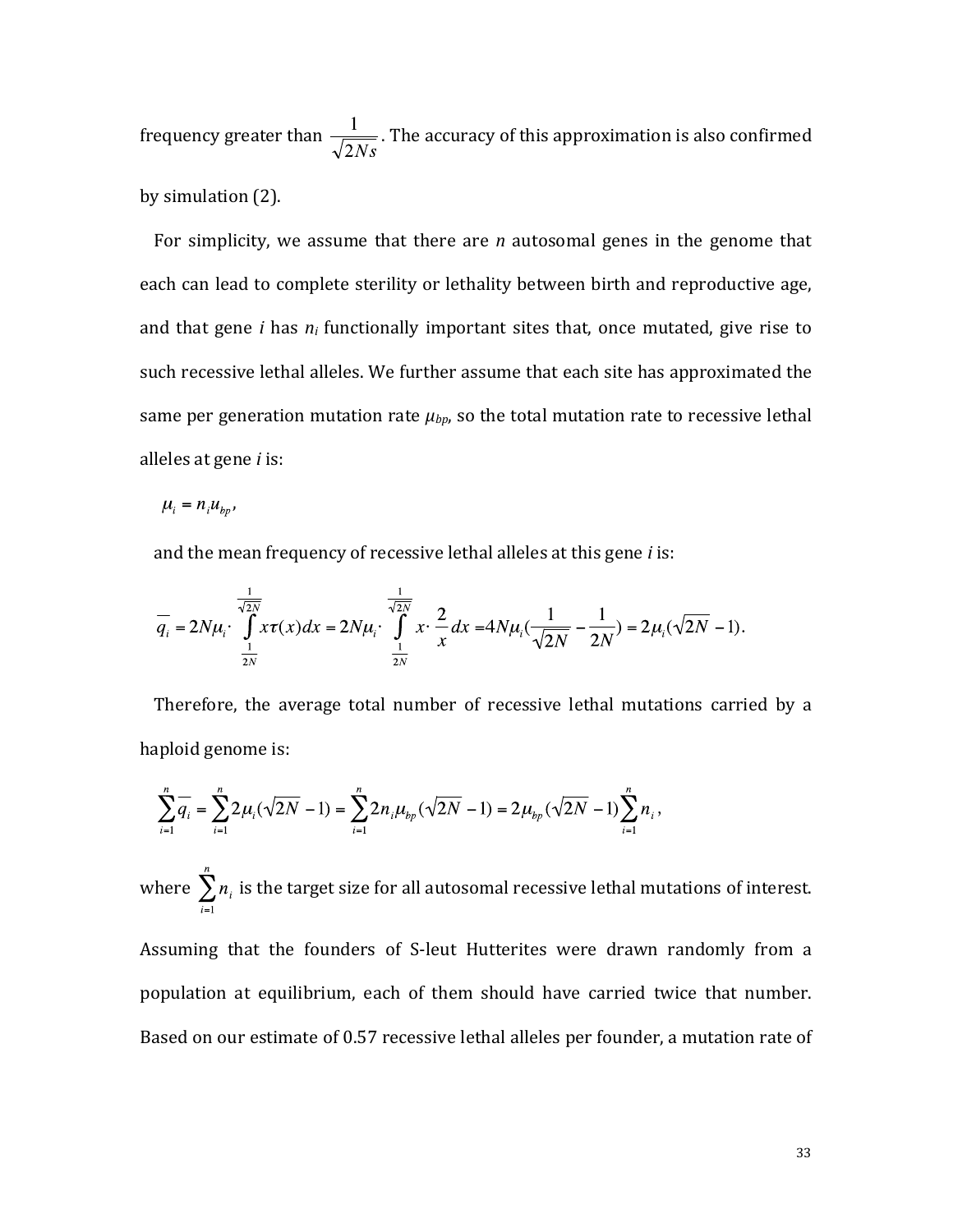$1.2\times10^{-8}$  per base pair per generation (3) and a diploid effective population size of 10,000, the target size is thus estimated to be  $8.5 \times 10^4$  base pairs.

#### *ii*) The partially recessive case

If a deleterious mutation leads to complete lethality (or sterility) in homozygotes (*s*=1) and a decrease of *hs* in fitness of heterozygotes, selection against the deleterious allele would mainly come from the death of heterozygotes, because the death of homozygotes is a rare event (when the allele frequency is low). As in (i), we assume that there are *n* autosomal genes in the genome that can mutate to such deleterious alleles, and that gene *i* has  $n_i$  such sites. Under these assumptions, the equilibrium frequency of the deleterious mutation at gene *i* can be approximated as (4):

$$
\overline{q_i} = \frac{\mu_i}{h s} = \frac{\mu_i}{h}.
$$

Therefore, the total number of recessive lethal mutations carried by a random haploid genome is:

$$
\sum_{i=1}^{n} \overline{q_i} = \sum_{i=1}^{n} \frac{\mu_i}{h} = \sum_{i=1}^{n} \frac{n_i \mu_{bp}}{h} = \frac{\mu_{bp}}{h} \sum_{i=1}^{n} n_i,
$$

where  $\sum n_i$  is the target size for all mutations that lead to lethality in homozygotes

and a fitness decrease of *hs* in heterozygotes. Assuming that  $s=1$ , *h*=0.01 and that the founders of S-leut Hutterites were drawn randomly from a population at equilibrium, each of them should have carried twice that number. Based on our estimate of 0.57 recessive lethal alleles per founder and a mutation rate of  $1.2 \times 10^{-8}$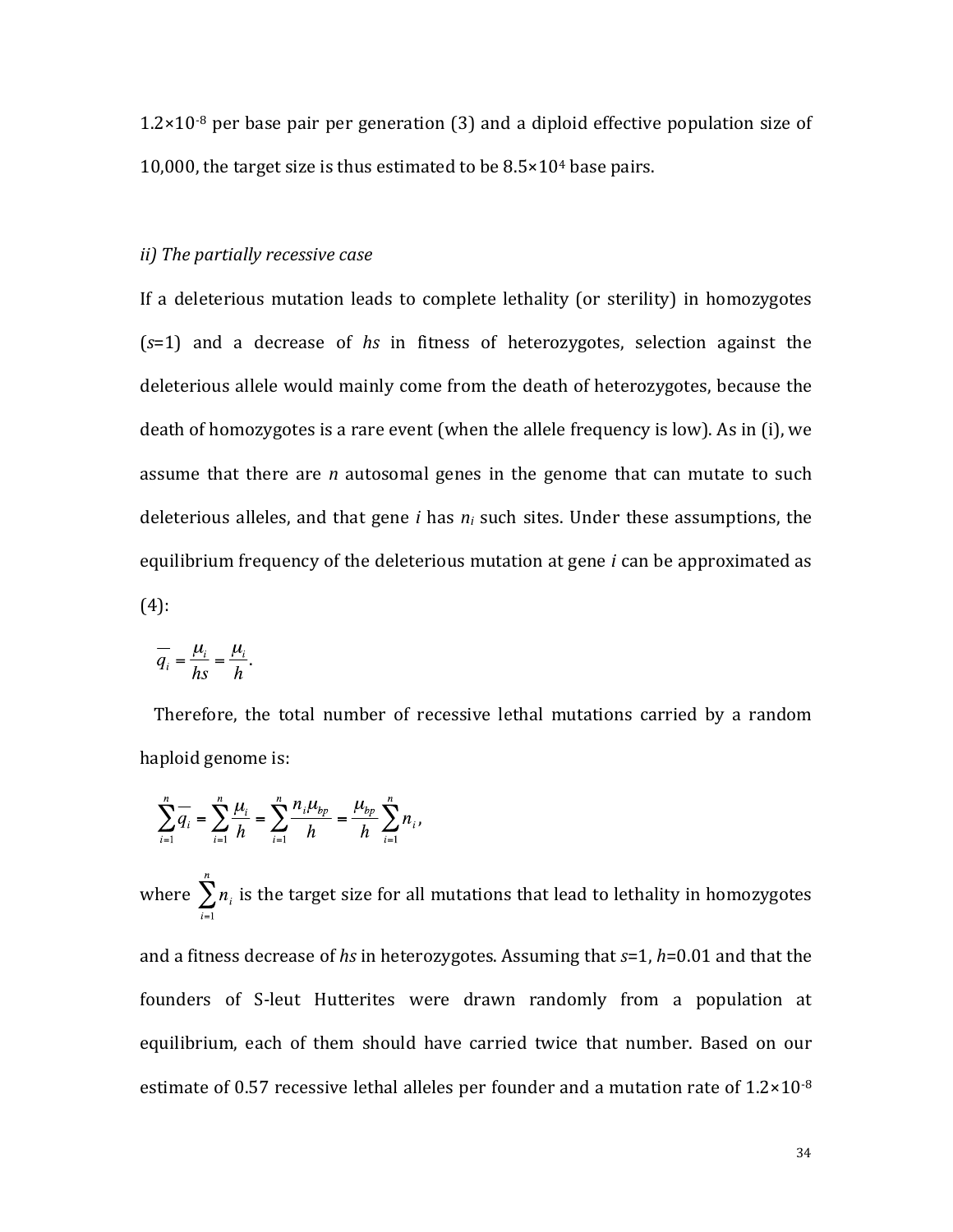per base pair per generation (3), the target size is thus estimated to be  $2.4 \times 10^5$  base pairs.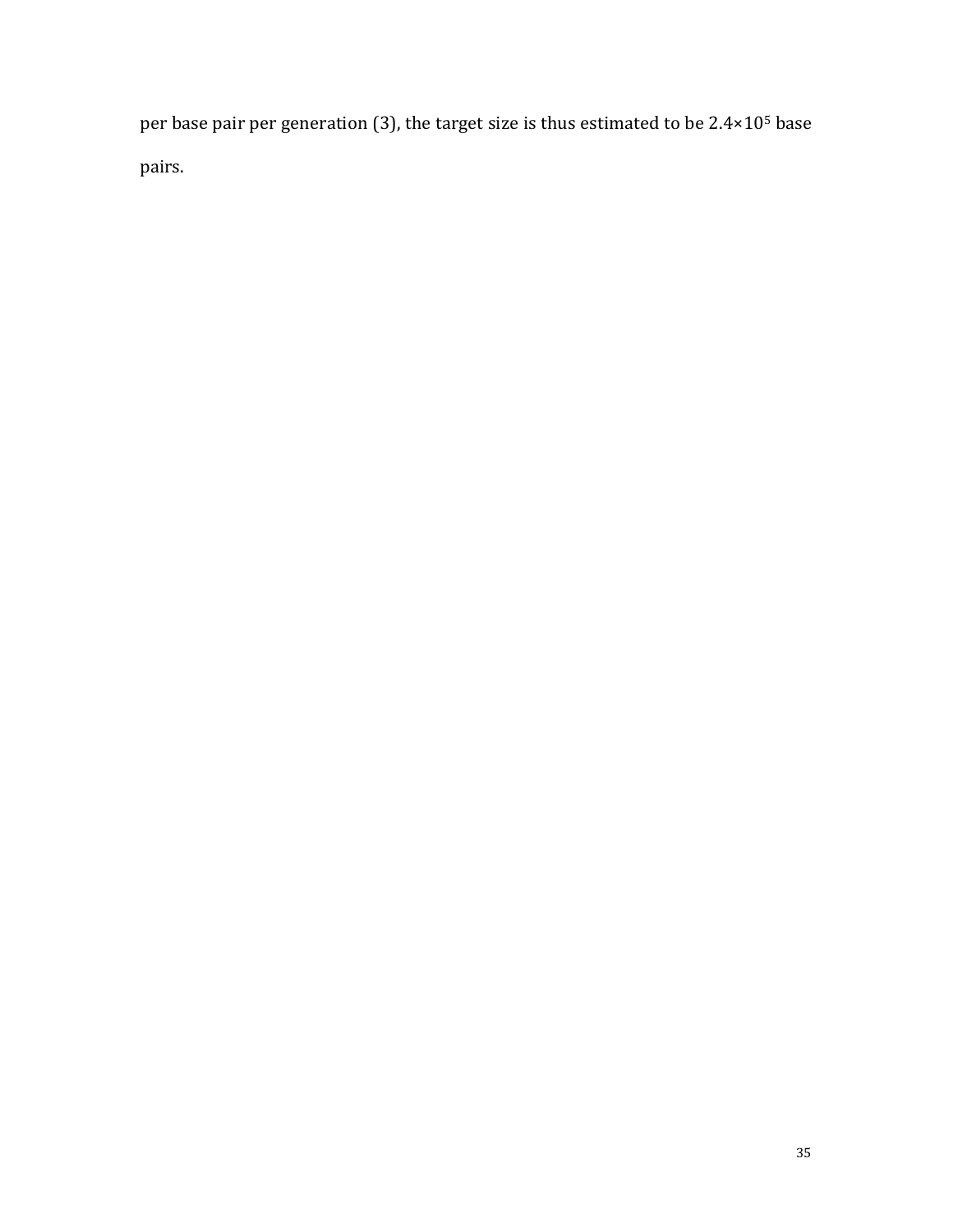|                                                                     |  |  | Tables S1: Three autosomal recessive lethal mutations found only in |  |  |  |  |  |  |
|---------------------------------------------------------------------|--|--|---------------------------------------------------------------------|--|--|--|--|--|--|
| heterozygotes in the pedigree of S-leut Hutterites in South Dakota. |  |  |                                                                     |  |  |  |  |  |  |

| Name of<br><b>Disease</b>                            | <b>OMIM</b><br>Phenotype<br># | Gene    | <b>Mutation</b>    | Carrier freq.<br>in Europeans          | <b>Carrier</b><br>freq.<br>in S-leut<br><b>Hutterites</b> | Reference |
|------------------------------------------------------|-------------------------------|---------|--------------------|----------------------------------------|-----------------------------------------------------------|-----------|
| Bardet-Biedl<br>syndrome                             | 209900                        | BBS2    | $c.472-$<br>2A > G | Found only in<br>Hutterites to<br>date | $2.8\%$ †                                                 | (5)       |
| Dilated<br>cardiomyopathy<br>with ataxia<br>syndrome | 610198                        | DNAJC19 | $IVS3-1G > C$      | Found only in<br>Hutterites to<br>date | $2.8\%$ <sup>+</sup>                                      | (6)       |
| Joubert<br>syndrome<br>/Meckel<br>syndrome           | 614424                        | TMEM237 | p.R18X             | Found only in<br>Hutterites to<br>date | $8.0\%$ †                                                 | (7, 8)    |

 $\overline{\phantom{a}^{\dagger}}$  The allele frequencies are reported in Chong et al., 2012 (9).